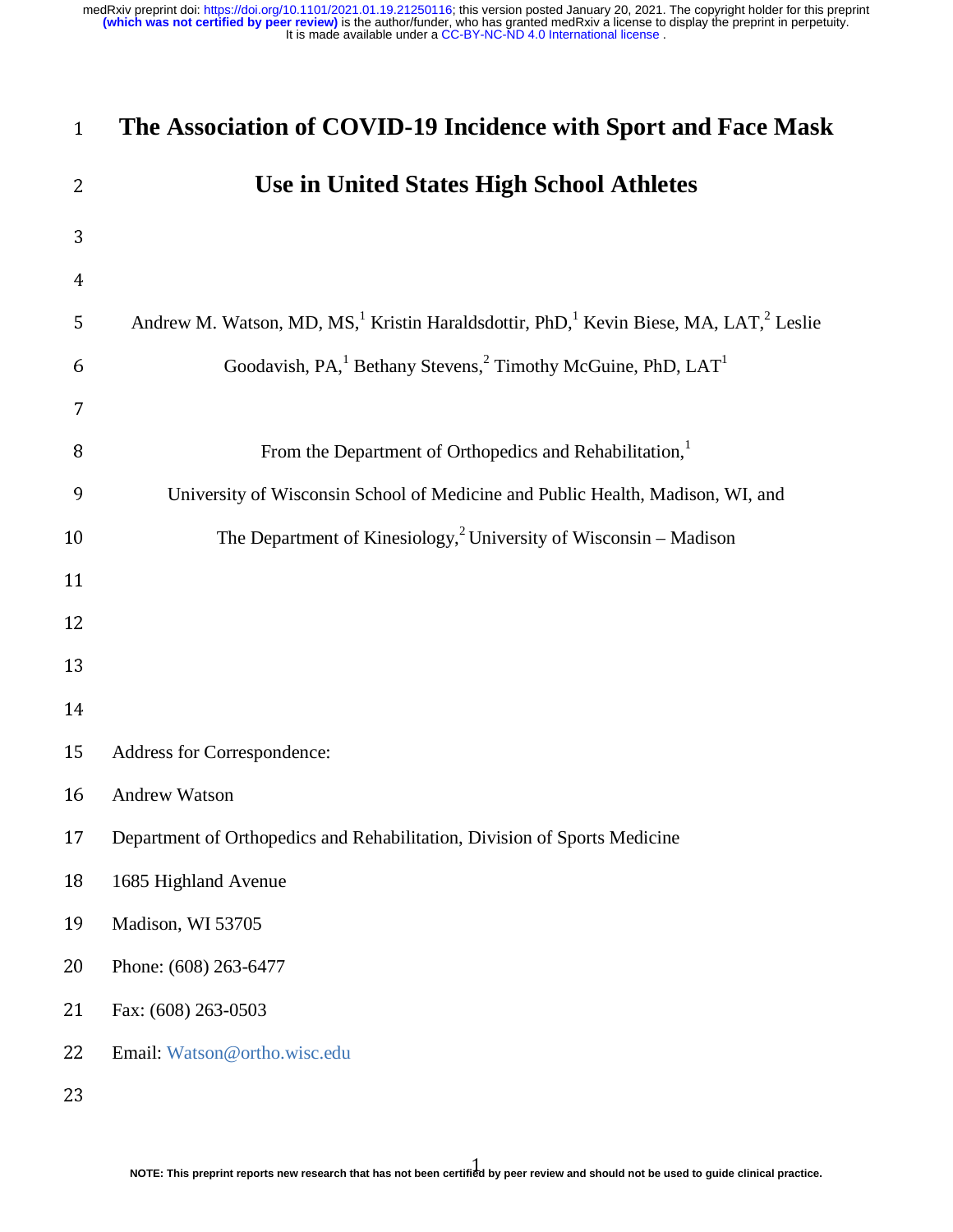4 ] i I st li ] c **ABSTRACT**<br>
25 **Purpose:** To e<br>
incidence amc<br>
27 **Methods:** Sur<br>
regarding spor<br>
29 Separate mixe<br>
30 between repor<br>
31 individual/tear<br>
32 **Results:** 991 s<br>
2,565 cases of<br>
34 athletes and are incidence among high school athletes.<br>
27 **Methods:** Surveys were distributed to<br>
28 regarding sport re-initiation, COVID-1<br>
29 Separate mixed effects Poisson regress<br>
20 between reported COVID-19 incidence<br>
individual/tea

- **Purpose:** To evaluate the influence of sport characteristics and face mask use on COVID-19<br>
incidence among high school athletes.<br> **27 Methods:** Surveys were distributed to high school athletic directors throughout the **Methods:** Surveys were distributed to high school athletic directors throughout the United States<br>regarding sport re-initiation, COVID-19 cases, and risk reduction procedures in fall 2020.<br>Separate mixed effects Poisson r
- 
- regarding sport re-initiation, COVID-19 cases, and risk reduction procedures in fall 2020.<br>
29 Separate mixed effects Poisson regression models were developed to evaluate the associat<br>
31 between reported COVID-19 incidenc
- 
- 
- 30 between reported COVID-19 incidence and 1) sport characteristics (contact/non-contact,<br>31 individual/team, indoor/outdoor) and 2) face mask use while playing (yes/no).<br>32 **Results:** 991 schools had restarted fall sports 31 individual/team, indoor/outdoor) and 2) face mask use while playing (yes/no).<br> **Results:** 991 schools had restarted fall sports, representing 152,484 athletes on<br>
2,565 cases of COVID-19 were reported, representing a c
- 

29 Separate mixed effects Poisson regression models were developed to evaluate the associations<br>
30 between reported COVID-19 incidence and 1) sport characteristics (contact/non-contact,<br>
31 individual/team, indoor/outdoo **Results:** 991 schools had restarted fall sports, representing 152,484 athletes on 5,854 teams.<br>
2,565 cases of COVID-19 were reported, representing a case rate of 1,682 cases per 100,000<br>
athletes and an incidence rate of 2,565 cases of COVID-19 were reported, representing a case rate of 1,682 cases per 100,000<br>
athletes and an incidence rate of 24.6 cases per 100,000 player-days. COVID-19 incidence w<br>
lower among outdoor versus indoor spo

- 
- 
- 
- 
- decreased incidence in girls' volleyball (IRR=0.53 [0.37-0.73], p<0.001), boys' basketball<br>
(IRR=0.53 [0.33-0.83], p=0.008) and girls' basketball (IRR=0.36 [0.19-0.63], p<0.001), an<br>
approached statistical significance in
- versus individual sports (IRR=0.96 [0.84-1.1], p=0.49). Face mask use was associated with a<br>decreased incidence in girls' volleyball (IRR=0.53 [0.37-0.73], p<0.001), boys' basketball<br>(IRR=0.53 [0.33-0.83], p=0.008) and gir (IRR=0.53 [0.33-0.83], p=0.008) and girls' basketball (IRR=0.36 [0.19-0.63], p<0.001), and<br>
approached statistical significance in football (IRR=0.79 [0.59-1.04], p=0.10) and cheer/danc<br>
(IRR=0.75 [0.53-1.03], p=0.081).<br>

41 (IRR=0.75 [0.53-1.03], p=0.081).<br>
42 **Conclusions:** In this nationwide s<br>
43 152,484 athletes, lower COVID-19<br>
44 outdoor versus indoor and non-cor<br>
5 sports. Face mask use was associand may be protective among outdoor

athletes and an incidence rate of 24.6 cases per 100,000 player-days. COVID-19 incidence was<br>
10000 per among outdoor versus indoor sports (incidence rate ratio [IRR]=0.54, 95% CI=0.49-0.60,<br>
136 p<0.001) and non-contact 35 lower among outdoor versus indoor sports (incidence rate ratio [IRR]=0.54, 95% CI=0.49-0.60,<br>
36 p<0.001) and non-contact versus contact sports (IRR=0.78 [0.70-0.87], p<0.001), but not team<br>
37 versus individual sports p<0.001) and non-contact versus contact sports (IRR=0.78 [0.70-0.87], p<0.001), but not team<br>versus individual sports (IRR=0.96 [0.84-1.1], p=0.49). Face mask use was associated with a<br>decreased incidence in girls' volleyb approached statistical significance in football (IRR=0.79 [0.59-1.04], p=0.10) and cheer/dance<br>
(IRR=0.75 [0.53-1.03], p=0.081).<br> **Conclusions:** In this nationwide survey of US high school athletic directors representing<br> 42 **Conclusions:** In this nationwide survey of US high school athletic directors representing<br>152,484 athletes, lower COVID-19 incidence was independently associated with participa<br>144 outdoor versus indoor and non-contact

152,484 athletes, lower COVID-19 incidence was independently associated with participation in<br>
44 outdoor versus indoor and non-contact versus contact sports, but not team versus individual<br>
45 sports. Face mask use was as 44 outdoor versus indoor and non-contact versus contact sports, but not team versus individual<br>45 sports. Face mask use was associated with decreased COVID-19 incidence among indoor sports<br>46 and may be protective among ou 45 sports. Face mask use was associated with decreased COVID-19 incidence among indoor sports,<br>46 and may be protective among outdoor sports with prolonged close contact between participants.<br>2

46 and may be protective among outdoor sports with prolonged close contact between participants.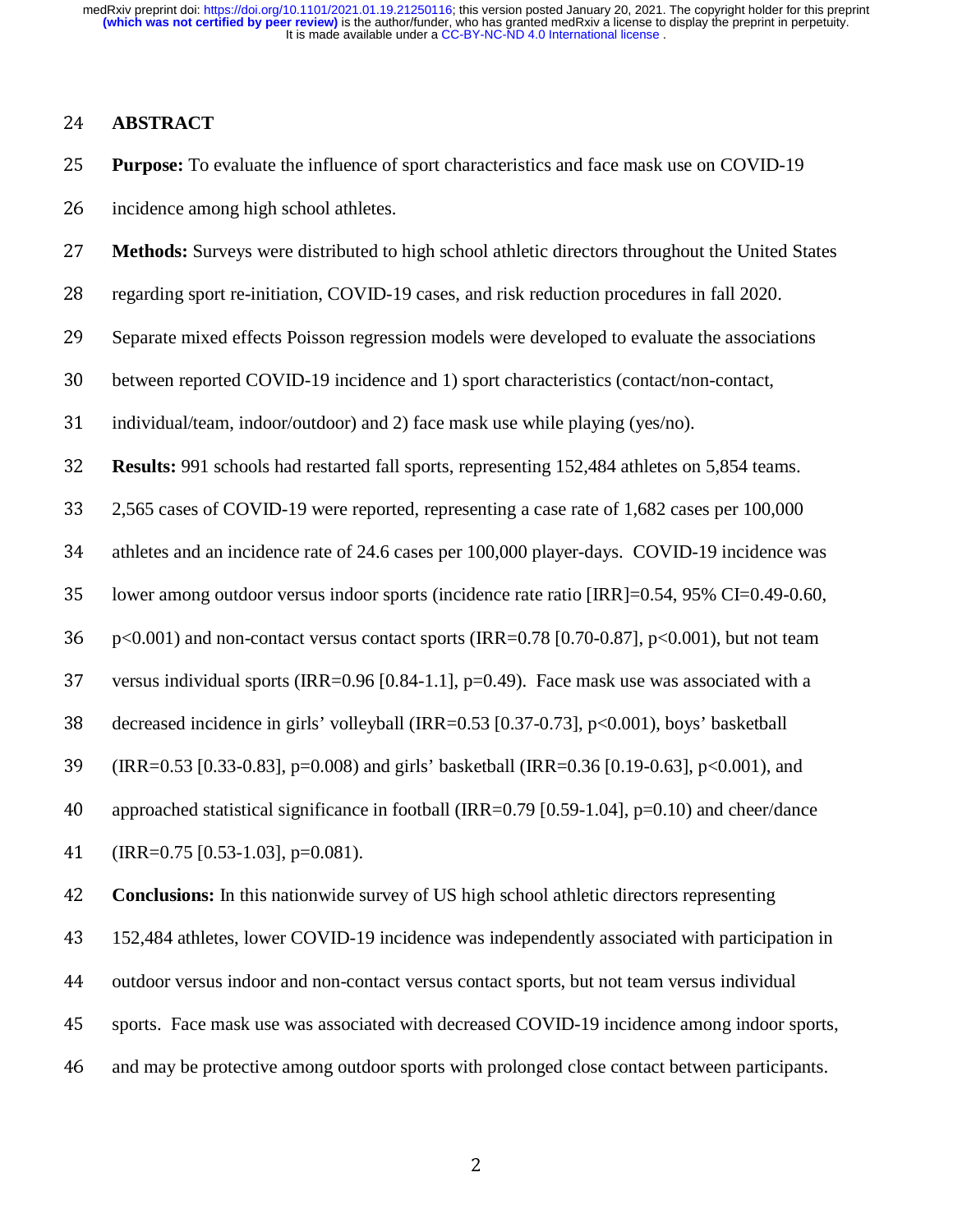47

 48<br>49 48 Keywords: adolescent; infection; pediatric; SARS-CoV-2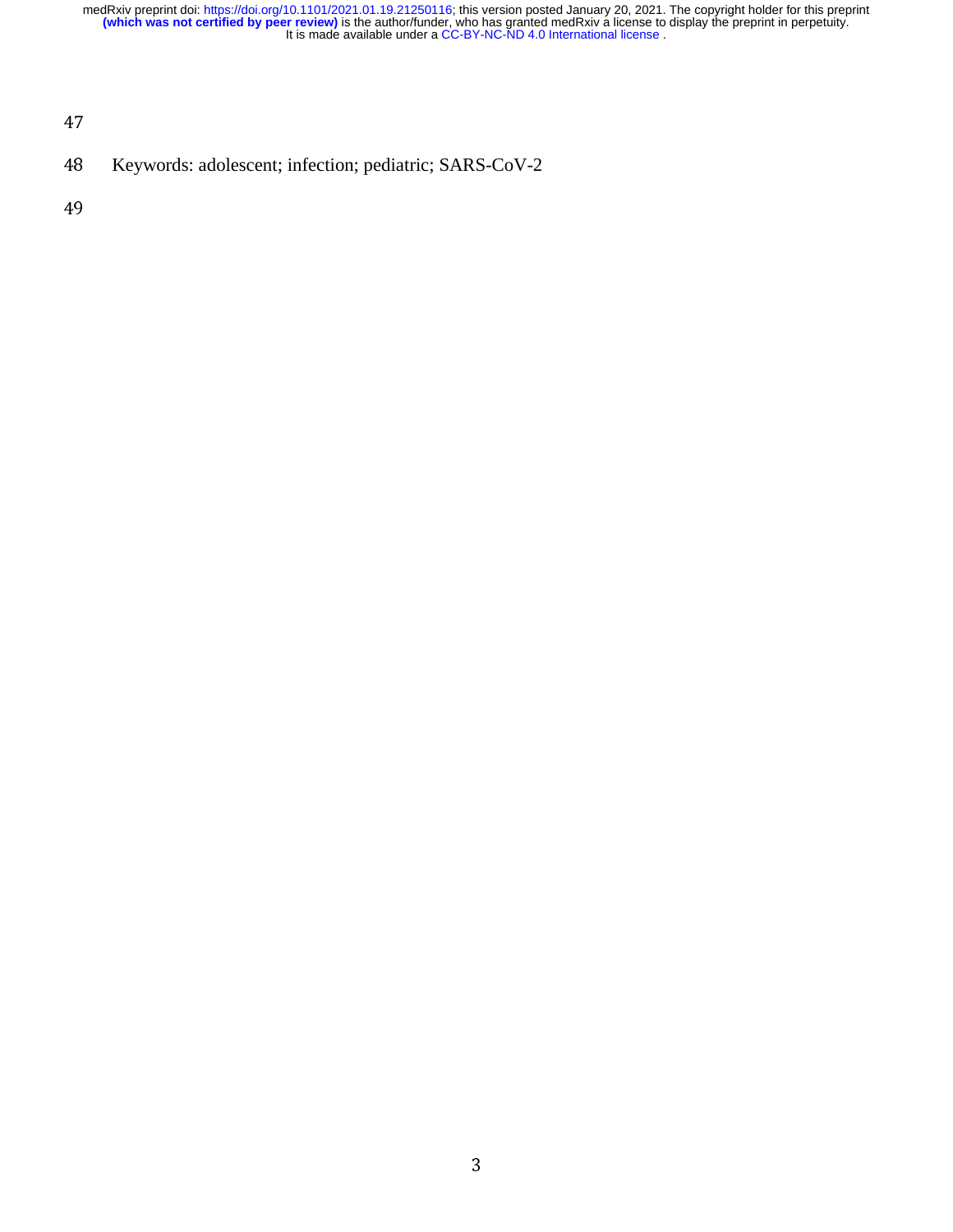$\begin{bmatrix} 2 & 3 \ 1 & 1 \end{bmatrix}$ 50 **INTRODUCTION**<br>51 In an effort to<br>52 2020, restrictions we<br>53 cancellation of schoor<br>54 cancellations during<br>55 significant decreases<br>56 athletes.<sup>3,6,8</sup> It has bo<br>57 long-term increases i<br>58 13,000 adolescent at<br>40% re 51 In an effort to control the spread of the coronavirus disease 2019 (COVID-19) in spring<br>52 2020, restrictions were placed on virtually all facets of American society, including the<br>55 cancellation of school and intersc 2020, restrictions were placed on virtually all facets of American society, including the<br>
cancellation of school and interscholastic athletics. Early research suggests that school<br>
cancellations during the initial months cancellation of school and interscholastic athletics. Early research suggests that school and sport<br>cancellations during the initial months of the COVID-19 pandemic were associated with<br>significant decreases in physical a cancellations during the initial months of the COVID-19 pandemic were associated with<br>significant decreases in physical activity and worsening of depressive symptoms in child<br>athletes.<sup>3,6,8</sup> It has been projected that pr significant decreases in physical activity and worsening of depressive symptoms in children and<br>athletes.<sup>3.63</sup> It has been projected that prolonged restriction could contribute significantly to<br>long-term increases in obe athletes.<sup>3,6,8</sup> It has been projected that prolonged restriction could contribute significantly to athletes.<sup>3,8,8</sup> It has been projected that prolonged restriction could contribute significantly to<br>
157 Iong-term increases in obesity and mental health disorders.<sup>2,7,15</sup> In a nationwide survey of ov<br>
13,000 adolescent long-term increases in obesity and mental health disorders.<sup>2,7,15</sup> In a nationwide survey of over and 40% reported moderate to severe symptoms of depression.<sup>9</sup> Together these results suggest

Iong-term increases in obesity and mental health disorders.<sup>2,1,13</sup> In a nationwide survey of over<br>13,000 adolescent athletes in May 2020, 37% reported moderate to severe symptoms of anxiety<br>and 40% reported moderate to se 13,000 adolescent athletes in May 2020, 37% reported moderate to severe symptoms of anxiety<br>
and 40% reported moderate to severe symptoms of depression.<sup>9</sup> Together these results suggest<br>
that isolation and physical inact and 40% reported moderate to severe symptoms of depression." Together these results suggest<br>that isolation and physical inactivity during COVID-19 restrictions may represent a significant<br>threat to physical and mental hea that isolation and physical inactivity during COVID-19 restrictions may represent a significant<br>
formulation through that in children and adolescents.<br>
Formulation are necessarily<br>
balanced against the potential risk of CO 61 threat to physical and mental health in children and adolescents.<br>
62 Nonetheless, efforts to promote the benefits of youth spot-<br>
64 balanced against the potential risk of COVID-19 transmission. We<br>
64 restarted in ma 62 Nonetheless, efforts to promote the benefits of youth sports participation are necessarily<br>
63 balanced against the potential risk of COVID-19 transmission. While high school sports have<br>
64 restarted in many areas of balanced against the potential risk of COVID-19 transmission. While high school sports have<br>restarted in many areas of the United States, they remain shut down in other areas, with a lack<br>specific evidence to guide decisi restarted in many areas of the United States, they remain shut down in other areas, with a lack of<br>specific evidence to guide decision-making. A number of organizations have developed risk<br>reduction protocols in an attemp specific evidence to guide decision-making. A number of organizations have developed risk<br>reduction protocols in an attempt to mitigate the spread of COVID-19 among youth sport<br>participants, but it is widely recognized th 66 reduction protocols in an attempt to mitigate the spread of COVID-19 among youth sport<br>
participants, but it is widely recognized that there is very little prior research within sport<br>
environments to guide these decis 67 participants, but it is widely recognized that there is very little prior research within sport<br>environments to guide these decisions.<sup>1,5,11,12,17</sup> The available evidence has been limited t<br>reports in adult recreation environments to guide these decisions.<sup>1,5,11,12,17</sup> The available evidence has been limited to case 68 environments to guide these decisions.<sup>1,5,11,12,17</sup> The available evidence has been limited to case<br>reports in adult recreational athletes, media reports of infections among adults and adolescents<br>associated with inte %69 reports in adult recreational athletes, media reports of infections among adults and adolescents<br>associated with interscholastic athletics, and a single evaluation of youth soccer in a small-group<br>physically-distanced 70 associated with interscholastic athletics, and a single evaluation of youth soccer in a small-group,<br>
71 physically-distanced setting.<sup>4,5,13,18</sup> physically-distanced setting.4,5,13,18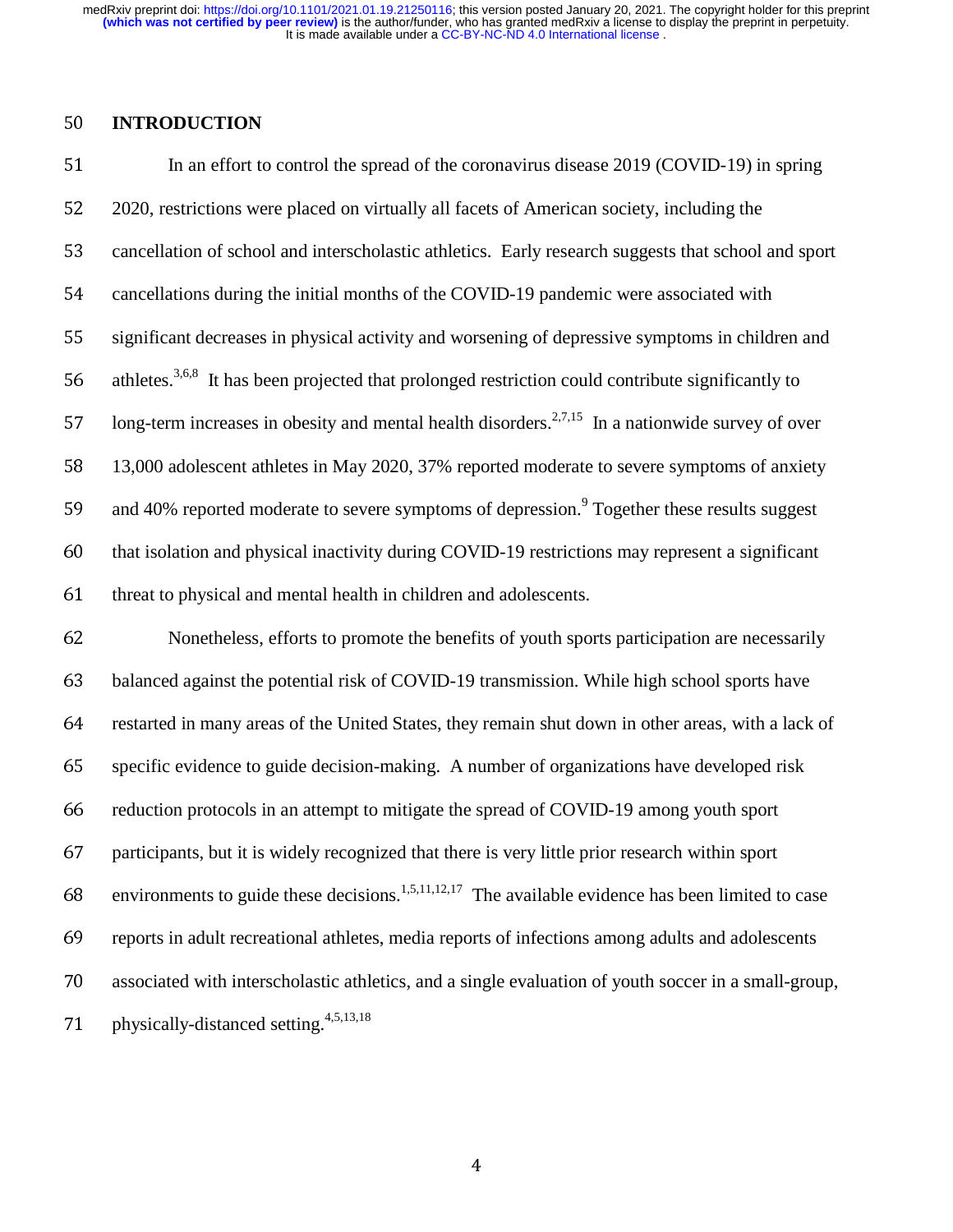| 72 | Organizations have also attempted to classify sports in terms of the risk of COVID-19                         |
|----|---------------------------------------------------------------------------------------------------------------|
| 73 | transmission during participation. These recommendations are based on a number of                             |
| 74 | characteristics but differ between organizations, as evidence derived from sport contexts is                  |
| 75 | lacking. <sup>1,11,12,17</sup> In fact, we are aware of no research which has evaluated the relative risks of |
| 76 | COVID-19 among athletes between different sports or between sport characteristics such as                     |
| 77 | indoor versus outdoor, individual versus team or contact versus non-contact.                                  |
| 78 | Similarly, the recommendations regarding face mask use during sport participation differ                      |
| 79 | between public health organizations, and the American Academy of Pediatrics (AAP) recently                    |
| 80 | changed its recommendation to encourage their use among youth athletes during most sport                      |
| 81 | contexts. <sup>1,10,12,17</sup> Although there is general consensus among the scientific community that face  |
| 82 | mask use in community settings can reduce transmission of COVID-19, there is no evidence                      |
| 83 | specifically within youth sport environments regarding their efficacy, and whether any benefit                |
| 84 | differs between sports or sport characteristics. Therefore, the purpose of this study was to                  |
| 85 | determine the associations between COVID-19 risk and specific sports, sport characteristics, and              |
| 86 | face mask use among US high school athletes.                                                                  |
| 87 |                                                                                                               |
| 88 | <b>METHODS</b>                                                                                                |
| 89 | <b>Study Design</b>                                                                                           |
| 90 | All procedures performed in this study were approved by the Institutional Review Board                        |
| 91 | of the University of Wisconsin-Madison. In collaboration with the National Federation of State                |
| 92 | High School Associations (NFHS), surveys were distributed to all state high school athletic                   |
| 93 | associations in the United States between November 1, 2020 and November 3, 2020. Among                        |
|    |                                                                                                               |

differs between sports or sport characteristics. Therefore, the purpose of this study was to<br>determine the associations between COVID-19 risk and specific sports, sport characteristic<br>face mask use among US high school ath determine the associations between COVID-19 risk and specific sports, sport characteristics, and<br>
86 face mask use among US high school athletes.<br>
87 **METHODS**<br>
89 **Study Design**<br>
41 procedures performed in this study were Face mask use among US high school athletes.<br>
87<br> **METHODS**<br>
89 **Study Design**<br>
All procedures performed in this study<br>
91 of the University of Wisconsin-Madison. In cc<br>
192 High School Associations (NFHS), surveys we<br>
89 88<br>89 90<br>91 92<br>93 94 **METHODS**<br>
89 **Study Design<br>
90** All pr<br>
91 of the Univer<br>
92 High School<br>
89 associations i<br>
84 states in whic 89 **Study Design**<br>90 All pro<br>91 of the Universi<br>92 High School A<br>83 associations in<br>94 states in which 90 All procedures performed in this study were approved by the Institutional Review Board<br>91 of the University of Wisconsin-Madison. In collaboration with the National Federation of State<br>92 High School Associations (NFHS) 91 of the University of Wisconsin-Madison. In collaboration with the National Federation of State<br>
92 High School Associations (NFHS), surveys were distributed to all state high school athletic<br>
93 associations in the Unit 92 High School Associations (NFHS), surveys were distributed to all state high school athletic<br>33 associations in the United States between November 1, 2020 and November 3, 2020. Among<br>5 93 associations in the United States between November 1, 2020 and November 3, 2020. Among<br>94 states in which fall high school athletics had restarted, surveys were forwarded on to the athle<br>95 94 states in which fall high school athletics had restarted, surveys were forwarded on to the athletic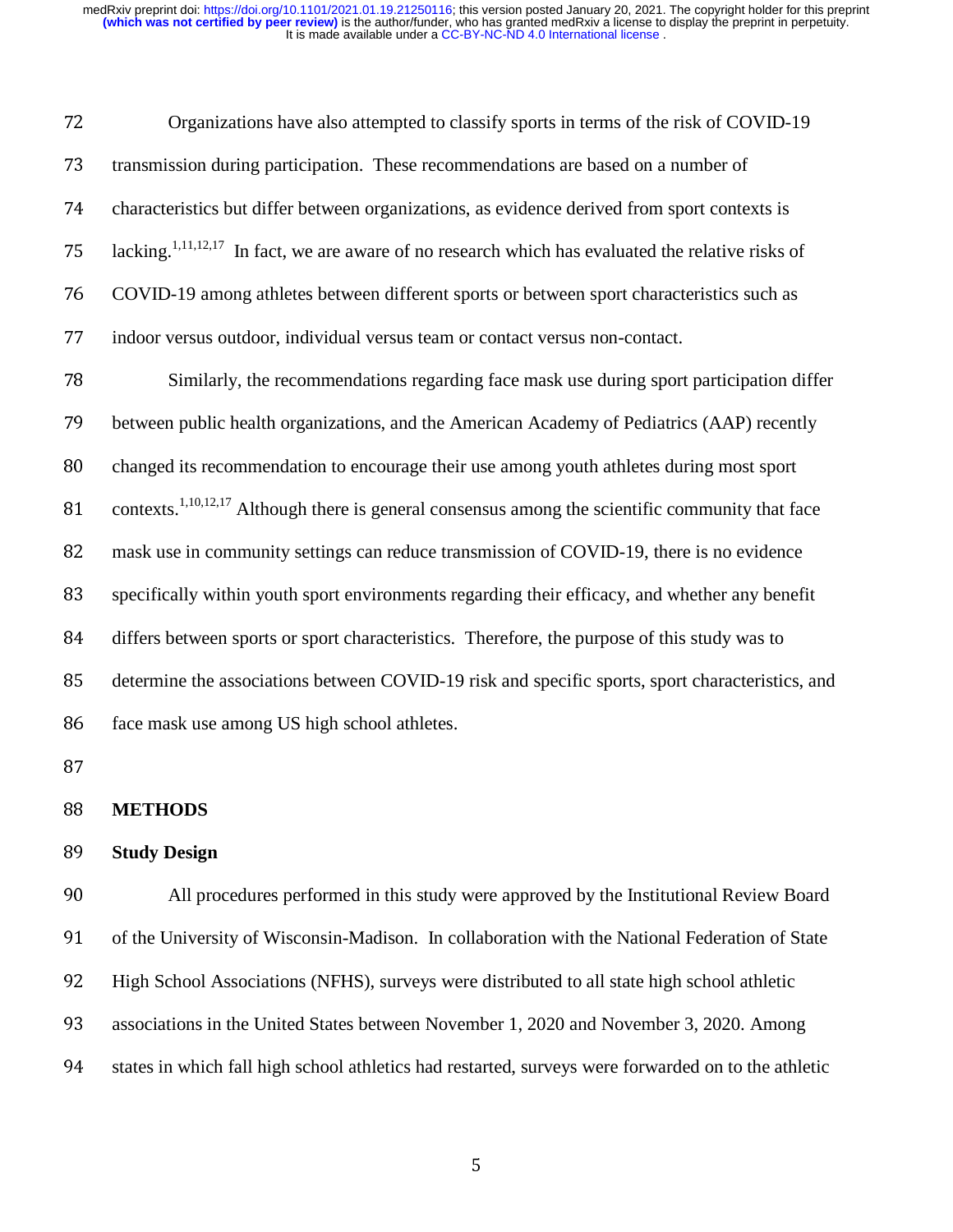cccitedly secured directors of high schools within the state. In addition to school name and location, athletic<br>directors were asked whether they had restarted participation in sports since the initial COV<br>19 restrictions in the spring of 2 directors were asked whether they had restarted participation in sports since the initial COVID-19 restrictions in the spring of 2020. Those schools who reported reinitiating sports were asked to provide the specific sport 19 restrictions in the spring of 2020. Those schools who reported reinitiating sports were asked<br>
19 provide the specific sports and the date of restarting, number of athletes, number of practices<br>
29 and games, number of to provide the specific sports and the date of restarting, number of athletes, number of practices<br>
and games, number of COVID-19 cases among athletes, and reported sources of infection (if<br>
known) within each sport during

and games, number of COVID-19 cases among athletes, and reported sources of infection (if<br>
Rown) within each sport during the months of August, September and October 2020. Schoo<br>
were asked about their type of instruction known) within each sport during the months of August, September and October 2020. Schools<br>were asked about their type of instruction during the fall (virtual, in-person) and what restarted<br>sports were using face masks for were asked about their type of instruction during the fall (virtual, in-person) and what restarted<br>sports were using face masks for players while playing. Schools were included if they had any<br>sport that had restarted part sports were using face masks for players while playing. Schools were included if they had any<br>103 sport that had restarted participation during August, September or October 2020.<br>104 **Statistical Analysis**<br>105 Data were in 103 sport that had restarted participation during August, September or October 2020.<br>
104 **Statistical Analysis**<br>
105 Data were initially evaluated using descriptive statistics, including estima<br>
106 tendency (mean, median **Statistical Analysis**<br>105 Data were ini<br>106 tendency (mean, mec<br>107 continuous variables<br>2108 expressed as the num<br>109 100,000) overall and<br>110 determined as the dif<br>111 player-days was dete<br>112 Incidence rates were<br>113 t Data were initially evaluated using descriptive statistics, including estimates of central<br>106 tendency (mean, median) and variability (standard deviation, interquartile range, range) for<br>2017 continuous variables, and cou tendency (mean, median) and variability (standard deviation, interquartile range, range) for<br>
107 continuous variables, and counts and percentages for categorical variables. Case rates were<br>
108 expressed as the number of continuous variables, and counts and percentages for categorical variables. Case rates were<br>
108 expressed as the number of reported cases per 100,000 players (cases / total number of playe<br>
100,000) overall and for each s expressed as the number of reported cases per 100,000 players (cases / total number of players \* 109,000) overall and for each sport. Duration of participation for each sport at each school was determined as the difference 109,000) overall and for each sport. Duration of participation for each sport at each school was<br>
110 determined as the difference in days between the date of restarting and October 31, 2020 and<br>
111 player-days was determ determined as the difference in days between the date of restarting and October 31, 2020 and<br>
111 player-days was determined as the product of the number of participating players and duration<br>
112 Incidence rates were expr 111 player-days was determined as the product of the number of participating players and duration.<br>
112 Incidence rates were expressed as the number of reported cases per 100,000 player-days (cases.<br>
113 total number of pl 112 Incidence rates were expressed as the number of reported cases per 100,000 player-days (cases / total number of player-days \* 100,000) overall and for each sport, with confidence intervals<br>114 calculated using an exact

total number of player-days \* 100,000) overall and for each sport, with confidence intervals<br>
calculated using an exact method.<br>
In addition, the number of cases, total population, case rate and incidence rate during<br>
Augu 114 calculated using an exact method.<br>
115 In addition, the number of<br>
116 August, September, and October w<br>
117 school was located, from publicly 115 In addition, the number of cases, total population, case rate and incidence rate during<br>
116 August, September, and October were determined for each state in which a respondent high<br>
117 school was located, from public 116 August, September, and October were determined for each state in which a respondent high<br>117 school was located, from publicly available online information aggregated from the US Cent<br>117 6 117 school was located, from publicly available online information aggregated from the US Centers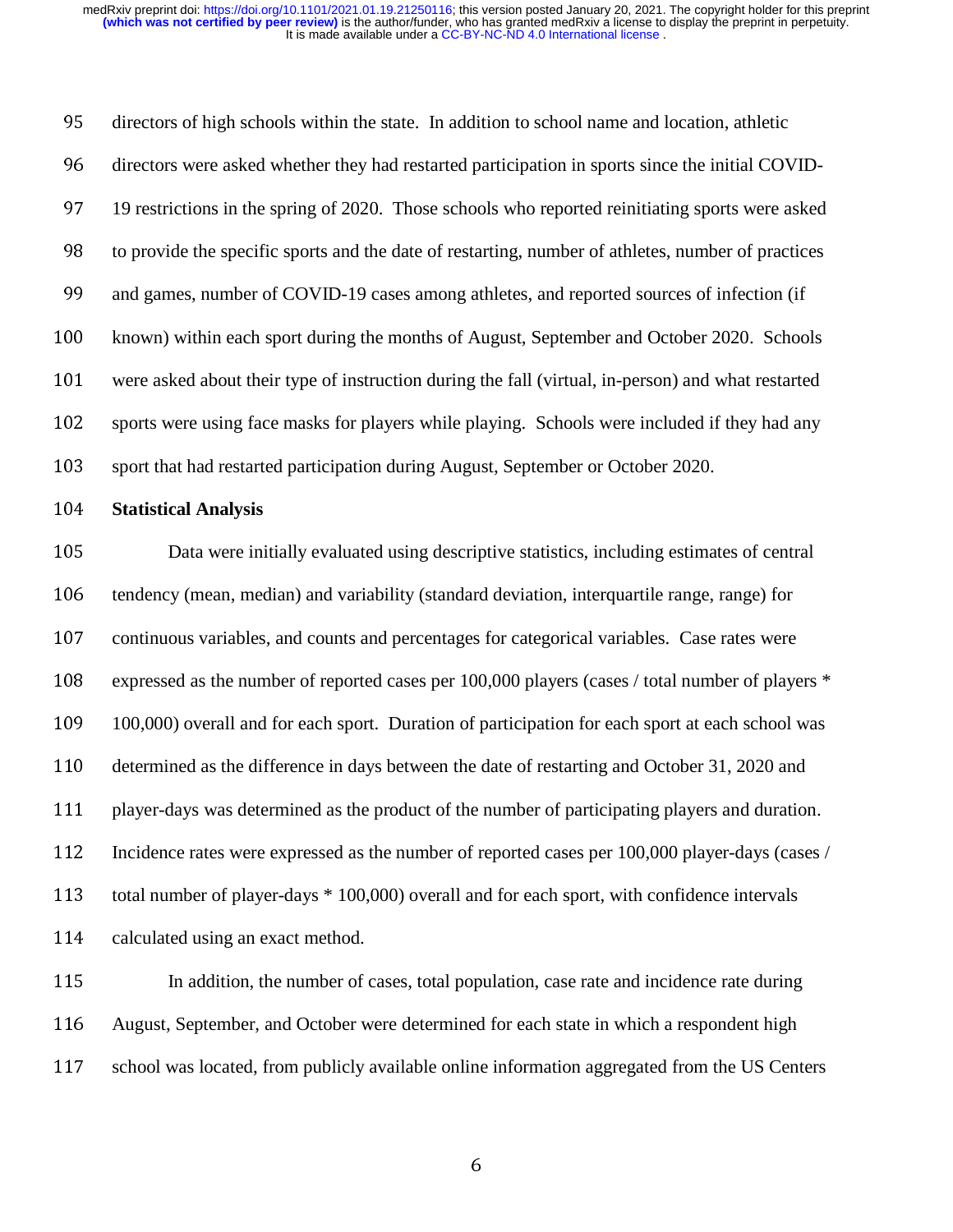f sa sa t e c for Disease Control and local health authorities.<sup>19</sup> In order to determine whether background 118 for Disease Control and local health authorities.<sup>19</sup> In order to determine whether background<br>119 state COVID-19 rates were associated with reported COVID-19 rates among high school<br>120 athletes, the total number of a

119 state COVID-19 rates were associated with reported COVID-19 rates among high school<br>120 athletes, the total number of athletes and COVID-19 cases were aggregated by state. For<br>121 states with >100 athletes, the relatio athletes, the total number of athletes and COVID-19 cases were aggregated by state. For those<br>states with >100 athletes, the relationship between COVID-19 case rates among high school<br>athletes and the general population we 121 states with >100 athletes, the relationship between COVID-19 case rates among high school<br>122 athletes and the general population were evaluated with a linear regression model weighted f<br>123 the number of players from athletes and the general population were evaluated with a linear regression model weighted for<br>
123 the number of players from each state.<br>
124 For those sports with data from 50 or more schools, the relative risk of each the number of players from each state.<br>124 For those sports with data from<br>125 evaluated using a mixed effects Poisson<br>126 cases for each team with local incidenc<br>127 sport as fixed effects, school as a rando<br>128 an incide For those sports with data from 50 or more schools, the relative risk of each sport was<br>
125 evaluated using a mixed effects Poisson regression model to predict the number of COVID-15<br>
126 cases for each team with local in 125 evaluated using a mixed effects Poisson regression model to predict the number of COVID-19 cases for each team with local incidence, instructional delivery type (in-person, virtual), and sport as fixed effects, school cases for each team with local incidence, instructional delivery type (in-person, virtual), and<br>127 sport as fixed effects, school as a random effect, and the log of player-days as an offset, yield<br>128 an incidence rate ra 127 sport as fixed effects, school as a random effect, and the log of player-days as an offset, yielding<br>128 an incidence rate ratio (IRR) with Soccer – Boys as the reference (since it represented the mediar<br>129 unadjusted an incidence rate ratio (IRR) with Soccer – Boys as the reference (since it represented the median<br>129 unadjusted incidence rate and is typically considered a moderate risk sport). To evaluate the<br>130 independent relations 029 unadjusted incidence rate and is typically considered a moderate risk sport). To evaluate the<br>
130 independent relationships between COVID-19 cases and sport characteristics, a mixed effects<br>
131 Poisson regression mod independent relationships between COVID-19 cases and sport characteristics, a mixed effects<br>
131 Poisson regression model was developed to predict the number of cases with local incidence,<br>
132 instructional delivery type, 131 Poisson regression model was developed to predict the number of cases with local incidence,<br>
132 instructional delivery type, sport location (indoor, outdoor), sport contact (contact, non-conta<br>
133 and sport type (ind

instructional delivery type, sport location (indoor, outdoor), sport contact (contact, non-contact),<br>and sport type (individual, team) as fixed effects, school as a random effect and the log of player-<br>days as an offset in 133 and sport type (individual, team) as fixed effects, school as a random effect and the log of player-<br>
134 day as an offset including data from all sports reported. The specific sports that were reported<br>
135 and their 134 days as an offset including data from all sports reported. The specific sports that were reported<br>
135 and their respective characteristics are shown in Supplemental Table 1.<br>
136 To evaluate the association between ov and their respective characteristics are shown in Supplemental Table 1.<br>
To evaluate the association between overall COVID-19 incident<br>
use, a mixed effects Poisson regression model was developed to predict<br>
each team, wit 136 To evaluate the association between overall COVID-19 incidence and reported face mask<br>137 use, a mixed effects Poisson regression model was developed to predict the number of cases for<br>138 each team, with local inciden 137 use, a mixed effects Poisson regression model was developed to predict the number of cases for each team, with local incidence, instructional delivery type, and face mask use (yes/no) as fixed effects, school as a rand each team, with local incidence, instructional delivery type, and face mask use (yes/no) as fixed<br>effects, school as a random effect and the log of player-days as an offset. Similar, separate<br>models were developed for each 139 effects, school as a random effect and the log of player-days as an offset. Similar, separate<br>
140 models were developed for each sport characteristic (indoor, outdoor, contact, non-contact,<br>
17 140 models were developed for each sport characteristic (indoor, outdoor, contact, non-contact,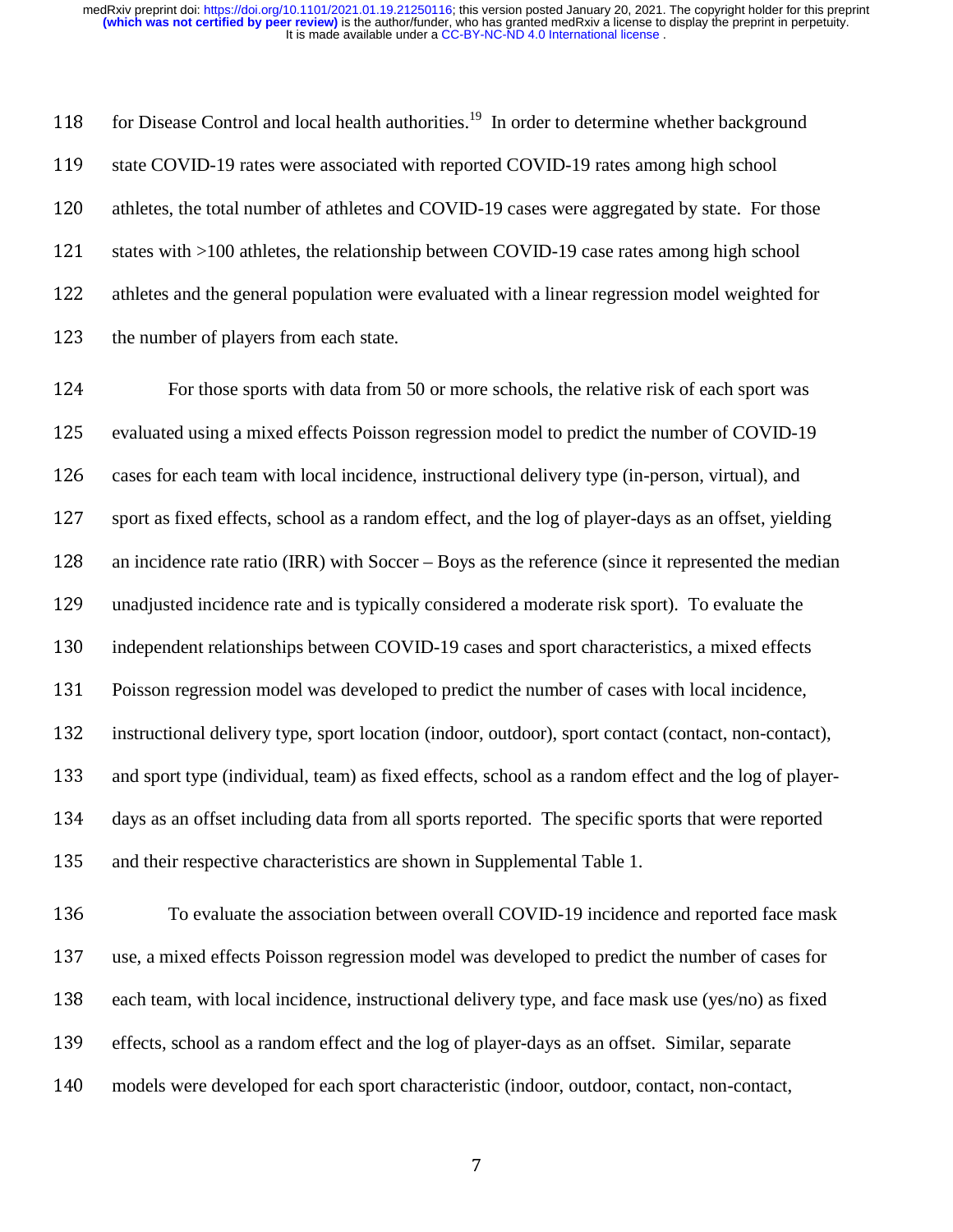| 141 | individual, team) and each specific sport with greater than 40 reported cases. Within each of           |
|-----|---------------------------------------------------------------------------------------------------------|
| 142 | these sports, incidence rates and 95% confidence intervals were calculated within each sport for        |
| 143 | those teams reporting face mask use or not and compared descriptively. Swimming was excluded            |
| 144 | from the face mask analyses. Coefficients from Poisson models were exponentiated to represent           |
| 145 | IRRs for binary variables and Wald confidence intervals were generated. Significance level was          |
| 146 | determined <i>a priori</i> at the 0.05 level and all tests were 2-tailed. All statistical analyses were |
| 147 | performed in R. $^{14}$                                                                                 |
| 148 |                                                                                                         |
| 149 | <b>RESULTS</b>                                                                                          |
| 150 | 1,508 schools submitted survey responses, of which 991 schools had restarted a fall sport.              |
| 151 | These schools represented 152,484 student-athletes on 5,854 teams that had participated in              |
| 152 | 159,947 practices and 48,582 games. Eight hundred eighty-nine (89.7%) respondent schools                |
| 153 | reported utilizing in-person instruction during the fall of 2020. Among the schools that had            |
|     |                                                                                                         |

144 from the face mask analyses. Coefficients from Poisson models were exponentiated to represent<br>145 IRRs for binary variables and Wald confidence intervals were generated. Significance level was<br>146 determined *a priori* 145 IRRs for binary variables and Wald confidence intervals were generated. Significance level was<br>
146 determined *a priori* at the 0.05 level and all tests were 2-tailed. All statistical analyses were<br>
147 performed in 146 determined *a priori* at the 0.05 level and all tests were 2-tailed. All statistical analyses were<br>
147 performed in R.<sup>14</sup><br>
148 **RESULTS**<br>
1,508 schools submitted survey responses, of which 991 schools had restarted a 148<br>149<br>150<br>151<br>152<br>153<br>154<br>155<br>156<br>157 149<br>150<br>151<br>152<br>153<br>154<br>155<br>156<br>157<br>158 **RESULTS**<br>150 1,50<br>151 These schood<br>152 159,947 pra<br>153 reported util<br>154 restarted para<br>155 cases per 10<br>156 player-days.<br>157 household c<br>158 contact (115<br>than 50 part 150 1,508 schools submitted survey responses, of which 991 schools had restarted a fall sport.<br>
152 159,947 practices and 48,582 games. Eight hundred eighty-nine (89.7%) respondent schools<br>
159,947 practices and 48,582 gam 151 These schools represented 152,484 student-athletes on 5,854 teams that had participated in<br>152 159,947 practices and 48,582 games. Eight hundred eighty-nine (89.7%) respondent school<br>153 reported utilizing in-person i 152 159,947 practices and 48,582 games. Eight hundred eighty-nine (89.7%) respondent schools<br>
153 reported utilizing in-person instruction during the fall of 2020. Among the schools that had<br>
154 restarted participation, 153 reported utilizing in-person instruction during the fall of 2020. Among the schools that had<br>154 restarted participation, 2,565 cases of COVID-19 were reported, yielding a case rate of 1,68<br>155 cases per 100,000 athl 154 restarted participation, 2,565 cases of COVID-19 were reported, yielding a case rate of 1,682 cases per 100,000 athletes and an incidence rate of 24.6 (95% CI = 23.7-25.6) cases per 100,0<br>
player-days. Of the cases wi 155 cases per 100,000 athletes and an incidence rate of 24.6 (95% CI = 23.7-25.6) cases per 100,000<br>156 player-days. Of the cases with a reported, known source, 870 (55%) were attributed to<br>157 household contact followed 156 player-days. Of the cases with a reported, known source, 870 (55%) were attributed to household contact followed by community contact outside sport or school (516, 32%), contact (115, 7.3%), sport contact (69, 4.3%) 157 household contact followed by community contact outside sport or school (516, 32%), school<br>
158 contact (115, 7.3%), sport contact (69, 4.3%) and other (24, 1.5%). For those sports with grea<br>
169 than 50 participatin 158 contact (115, 7.3%), sport contact (69, 4.3%) and other (24, 1.5%). For those sports with greater<br>
160 contact than 50 participating schools, the unadjusted COVID-19 incidence rate ranged from 10.4 (Tennis<br>
160 - Boys 159 than 50 participating schools, the unadjusted COVID-19 incidence rate ranged from 10.4 (Tennis<br>
160 - Boys) to 52.0 cases per 100,000 player-days (Basketball - Girls), as shown in Figure 1 (full<br>
161 data for all spo 160 – Boys) to 52.0 cases per 100,000 player-days (Basketball - Girls), as shown in Figure 1 (full<br>161 data for all sports is available in Supplementary Table 2).<br>162 When aggregated by state, the overall COVID-19 case r data for all sports is available in Supplementary Table 2).<br>162 When aggregated by state, the overall COVID-19<br>163 correlated with the case rates for their respective state's ge<br>8 162 When aggregated by state, the overall COVID-19 case rates for athletes were highly<br>
163 correlated with the case rates for their respective state's general population ( $\beta = 1.09 \pm 0.16$ ,<br>
163

163 correlated with the case rates for their respective state's general population (β = 1.09 ± 0.16, r =  $\frac{8}{3}$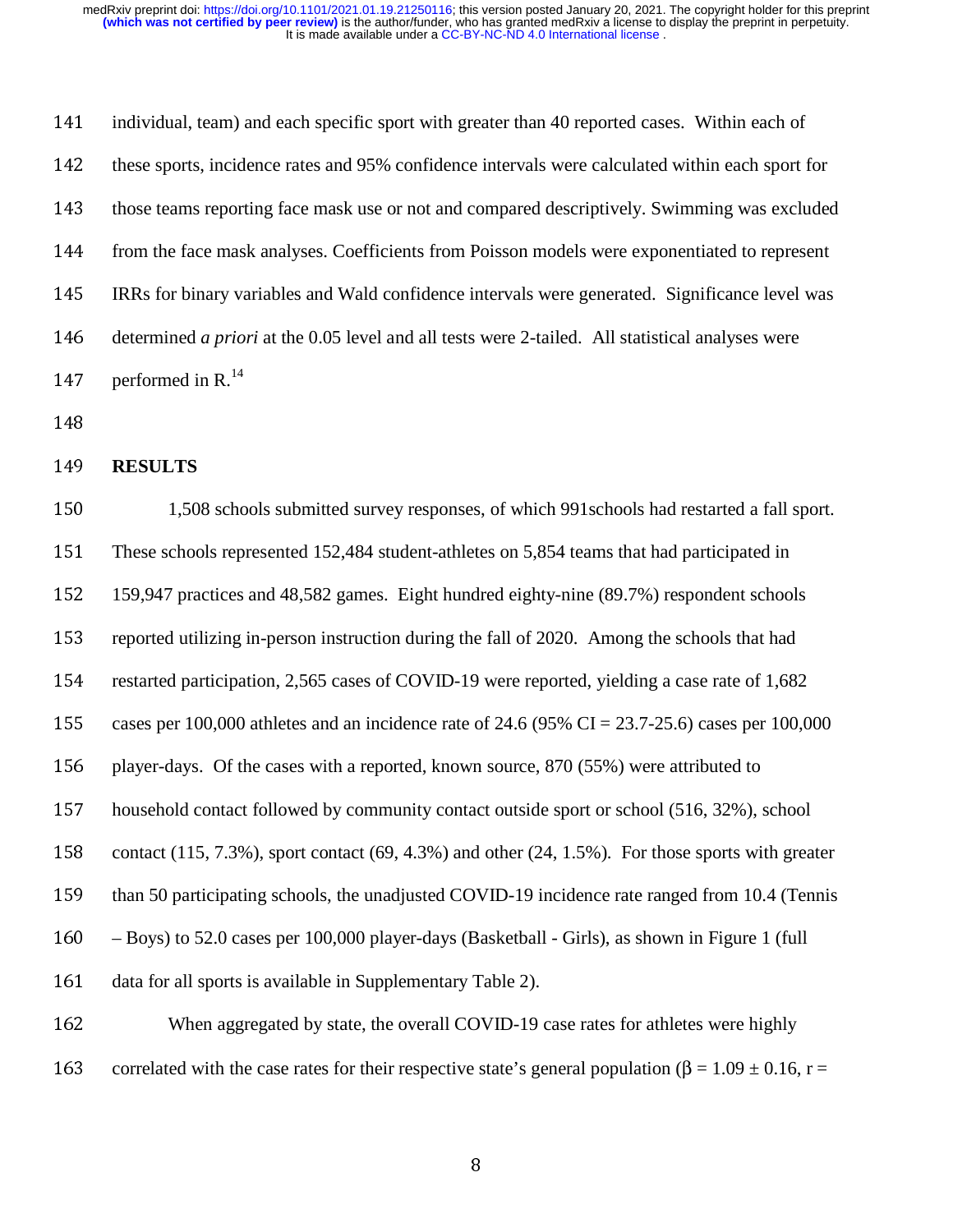| 164 | $0.81$ , $p < 0.001$ ; see Figure 2). The COVID-19 IRRs for specific sports, adjusted for state   |
|-----|---------------------------------------------------------------------------------------------------|
| 165 | COVID-19 incidence, instruction delivery type and school repeated measures are shown in           |
| 166 | Figure 3. After adjusting for state COVID-19 incidence and school instruction type, reported      |
| 167 | COVID-19 incidence among high school athletes was significantly and independently lower           |
| 168 | among outdoor versus indoor sports (IRR= $0.54$ [0.49-0.60], p<0.001) and non-contact versus      |
| 169 | contact sports (0.78 [0.70-0.87], p<0.001), while no association was identified with respect to   |
| 170 | team versus individual sports $(0.96 \, [0.84-1.1], p=0.49)$ .                                    |
| 171 | 284 schools (28%) reported face mask use by players while playing certain sports,                 |
| 172 | representing 1,677 (28.6%) of all teams participating during the study period. Overall, teams     |
| 173 | reporting face mask use did not have a lower incidence of COVID-19 among players (IRR $=$         |
| 174 | 0.94 [95% CI = 0.75-1.16], p=0.55). However, COVID-19 incidence was lower with face mask          |
| 175 | use among players participating in indoor sports (Table 1). For those sports with greater than 40 |
| 176 | reported cases, differences in COVID-19 incidence between teams with and without face mask        |
| 177 | use within each sport are shown in Figure 4. Finally, face mask use was associated with a         |
| 178 | decreased COVID-19 incidence in girls' volleyball, girls' basketball, and boys' basketball, and   |
| 179 | approached significance in football and cheer/dance, but no association was identified in other   |
| 180 | sports (Table 2).                                                                                 |
| 181 |                                                                                                   |
| 182 | <b>DISCUSSION</b>                                                                                 |
| 183 | These findings suggest that the incidence of COVID-19 among US high school athletes               |
| 184 | in the fall of 2020 differs between sports and sport characteristics. Although only a small       |
| 185 | proportion of the cases with a reported source were attributed to sport contact, indoor location  |
| 186 | and contact were independently associated with an increased incidence rate of COVID-19. This      |
|     |                                                                                                   |
|     |                                                                                                   |

decreased COVID-19 incidence in girls' volleyball, girls' basketball, and boys' basketball, and<br>
179 approached significance in football and cheer/dance, but no association was identified in other<br>
180 sports (Table 2).<br>
1 approached significance in football and cheer/dance, but no association was identified in other<br>179 sports (Table 2).<br>
181 **DISCUSSION**<br>
183 **DISCUSSION**<br>
184 in the fall of 2020 differs between sports and sport characteri 180 sports (Table 2).<br>
181<br>
182 **DISCUSSION**<br>
183 These fine<br>
184 in the fall of 2020<br>
185 proportion of the<br>
186 and contact were 182<br>183<br>184<br>185<br>186 182 **DISCUSSION**<br>183 These fin<br>184 in the fall of 202<br>185 proportion of th<br>186 and contact wer These findings suggest that the incidence of COVID-19 among US high school athletes<br>184 in the fall of 2020 differs between sports and sport characteristics. Although only a small<br>185 proportion of the cases with a reporte 184 in the fall of 2020 differs between sports and sport characteristics. Although only a small<br>185 proportion of the cases with a reported source were attributed to sport contact, indoor loca<br>186 and contact were independ 185 proportion of the cases with a reported source were attributed to sport contact, indoor location<br>186 and contact were independently associated with an increased incidence rate of COVID-19. The<br>9 186 and contact were independently associated with an increased incidence rate of COVID-19. This<br>9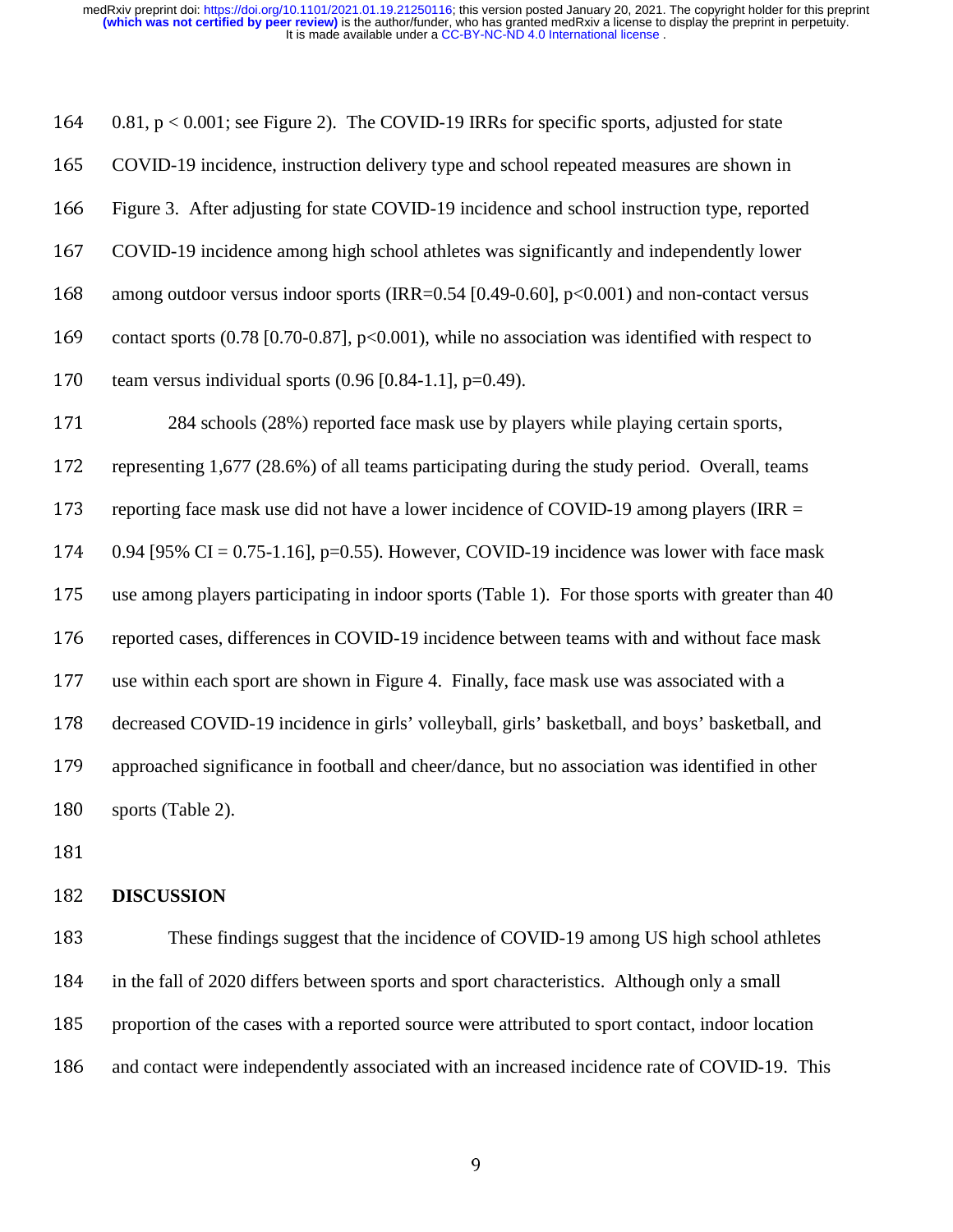i di i li k 187 is the first evidence we are aware of that has been derived specifically from a high school sport<br>
188 context, but it is in agreement with prior research and recommendations from various public<br>
189 health organizati context, but it is in agreement with prior research and recommendations from various public<br>
189 health organizations that have suggested that COVID-19 is most likely to be transmitted betv<br>
1910 individuals in close prox 189 health organizations that have suggested that COVID-19 is most likely to be transmitted between<br>190 individuals in close proximity for prolonged periods, and may be more easily transmissible<br>191 indoors than outdoors. 190 individuals in close proximity for prolonged periods, and may be more easily transmissible<br>
191 indoors than outdoors.<sup>1,12,17</sup> Specifically, sport participation indoors versus outdoors appear<br>
192 have the strongest indoors than outdoors.<sup>1,12,17</sup> Specifically, sport participation indoors versus outdoors appeared to indoors than outdoors.<sup>11221</sup> Specifically, sport participation indoors versus outdoors appeared to<br>
192 have the strongest influence on COVID-19 incidence within our represented group of athletes,<br>
193 while contact had 2021 have the strongest influence on COVID-19 incidence within our represented group of athletes,<br>
2013 while contact had an independent, yet weaker relationship. We did not find an independent<br>
2014 association between C 193 while contact had an independent, yet weaker relationship. We did not find an independent 194 association between COVID-19 incidence and team versus individual sport participation,<br>
195 suggesting that this effect is minimal after accounting for the influences of location and c<br>
196 Public health organizations suggesting that this effect is minimal after accounting for the influences of location and contact.<br>
Public health organizations and sport governing bodies have attempted to classify sports<br>
based on expected risk of COVID Public health organizations and sport governing bodies have attempted to classify sports<br>197 based on expected risk of COVID-19 transmission,<sup>1,11,12,17</sup> although we are aware of no prior<br>198 evidence that has evaluated th based on expected risk of COVID-19 transmission,  $1,11,12,17$  although we are aware of no prior based on expected risk of COVID-19 transmission,<sup>1,11,2</sup> although we are aware of no prior<br>198 evidence that has evaluated these within sport environments. With respect to the risk categor<br>199 offered for high school athle evidence that has evaluated these within sport environments. With respect to the risk categories<br>199 offered for high school athletics by NFHS,<sup>12</sup> our findings are in agreement with the suggestion<br>100 that outdoor, non-co offered for high school athletics by NFHS,  $^{12}$  our findings are in agreement with the suggestion offered for high school athletics by NFHS,<sup>12</sup> our findings are in agreement with the suggestion<br>200 that outdoor, non-contact sports have the lowest COVID-19 incidence. These data also align<br>201 with the suggestion that s 200 that outdoor, non-contact sports have the lowest COVID-19 incidence. These data also align<br>201 with the suggest that indoor location may have the strongest influence on COVID-19 risk. Howev<br>202 but suggest that indoor with the suggestion that sports with close, sustained contact may carry a relatively increased risk,<br>
202 but suggest that indoor location may have the strongest influence on COVID-19 risk. However,<br>
203 it should be noted 202 but suggest that indoor location may have the strongest influence on COVID-19 risk. However,<br>
2023 it should be noted that wrestling demonstrated an intermediate risk despite being an indoor sport<br>
2014 with prolonged, 203 it should be noted that wrestling demonstrated an intermediate risk despite being an indoor sport<br>
204 with prolonged, close contact between participants. It is unclear why this would be the case,<br>
205 although the sam 204 with prolonged, close contact between participants. It is unclear why this would be the case,<br>
205 although the sample size within this sport was relatively small and consequently the confiden<br>
206 intervals were relat 205 although the sample size within this sport was relatively small and consequently the confidence<br>
206 intervals were relatively wide, making it difficult to classify the risk associated with this specific<br>
207 sport wit 206 intervals were relatively wide, making it difficult to classify the risk associated with this specific<br>207 sport with confidence.<br>208 It should be recognized that not all sports reported participation during the same<br>2 207 sport with confidence.<br>208 It should be rec<br>209 timeframe and may the

208 It should be recognized that not all sports reported participation during the same<br>209 time<br>frame and may therefore have had differing background COVID-19 incidence during<br>209 209 timeframe and may therefore have had differing background COVID-19 incidence during their<br>10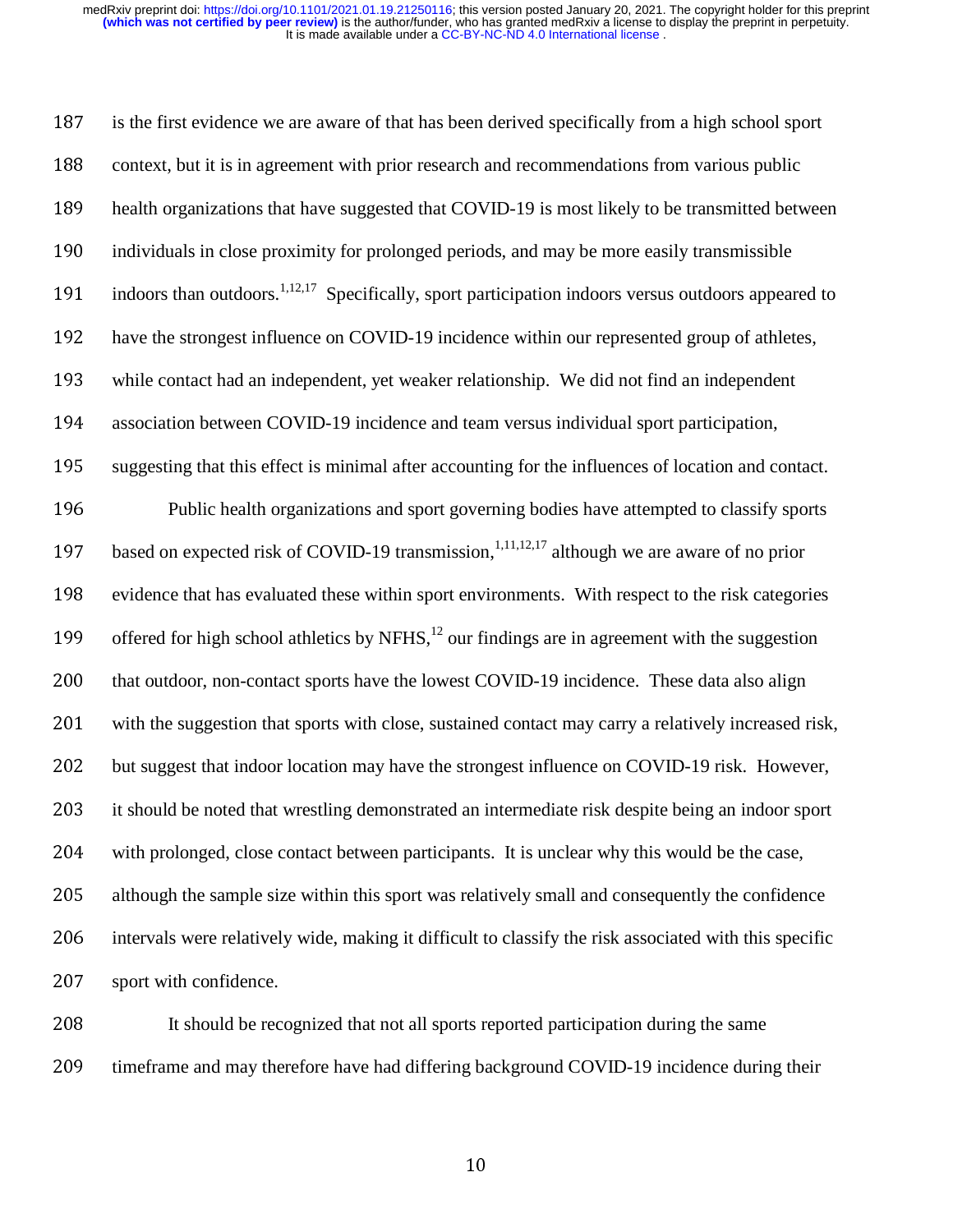1 s ( i l a s i l respective seasons. Nationwide COVID-19 cases decreased through August and were relatively<br>
211 stable during September, but began increasing in October.<sup>16</sup> Although we tried to account for<br>
212 differences in local COVID stable during September, but began increasing in October.<sup>16</sup> Although we tried to account for

211 stable during September, but began increasing in October.<sup>16</sup> Although we tried to account for<br>212 differences in local COVID-19 disease burden within our adjusted models by including state<br>213 COVID-19 rates during th 212 differences in local COVID-19 disease burden within our adjusted models by including state<br>213 COVID-19 rates during the fall months, we cannot exclude the possibility that the higher<br>214 incidence among traditional wi 213 COVID-19 rates during the fall months, we cannot exclude the possibility that the higher<br>
214 incidence among traditional winter sports may be partly due to higher local COVID-19 in<br>
215 later in the study period when incidence among traditional winter sports may be partly due to higher local COVID-19 incidence<br>215 later in the study period when these sports began participation.<br>216 We found that face mask use was associated with a decr 215 later in the study period when these sports began participation.<br>
216 We found that face mask use was associated with a decr<br>
217 among specific sports. In general, those sports with the highest<br>
218 also found to have We found that face mask use was associated with a decreased incidence of COVID-19<br>
217 among specific sports. In general, those sports with the highest incidence of COVID-19 were<br>
218 also found to have the greatest benefi 217 among specific sports. In general, those sports with the highest incidence of COVID-19 were<br>
218 also found to have the greatest benefit from reported face mask use. Specifically, COVID-19<br>
219 incidence was lower amon also found to have the greatest benefit from reported face mask use. Specifically, COVID-19<br>
incidence was lower among indoor sports in which face masks were reportedly used when<br>
evaluated collectively, but this was also incidence was lower among indoor sports in which face masks were reportedly used when<br>
220 evaluated collectively, but this was also true within volleyball, girls' basketball, and boys'<br>
221 basketball when evaluated indiv evaluated collectively, but this was also true within volleyball, girls' basketball, and boys'<br>
221 basketball when evaluated individually. Importantly, reported COVID-19 incidence amon<br>
222 indoor team sports (volleyball, 222 basketball when evaluated individually. Importantly, reported COVID-19 incidence among<br>
222 incidence among outdoor team sports, suggesting that the increased risk associated with bein<br>
224 incidence among outdoor team indoor team sports (volleyball, basketball) when using face masks appeared comparable to the<br>
223 incidence among outdoor team sports, suggesting that the increased risk associated with being<br>
224 indoors may be reduced co incidence among outdoor team sports, suggesting that the increased risk associated with being<br>
224 indoors may be reduced considerably by face mask use. Face mask use also appeared to be<br>
225 associated with a decreased CO 224 indoors may be reduced considerably by face mask use. Face mask use also appeared to be associated with a decreased COVID-19 incidence in football and cheer/dance, although this not reach statistical significance. This associated with a decreased COVID-19 incidence in football and cheer/dance, although this did<br>
226 and each statistical significance. This may be attributable to the relatively small proportion of<br>
227 the teams in these s

226 not reach statistical significance. This may be attributable to the relatively small proportion of<br>227 the teams in these sports that reported face mask use, and a larger sample of teams using face<br>228 masks in these s 227 the teams in these sports that reported face mask use, and a larger sample of teams using face<br>
228 masks in these sports may have revealed a significant association.<br>
229 While face mask use was not found to be associ 228 masks in these sports may have revealed a significant association.<br>
229 While face mask use was not found to be associated with C<br>
230 other outdoor contact sports, "contact" as a sport characteristic sure<br>
231 with re 229 While face mask use was not found to be associated with COVID-19 incidence among<br>230 other outdoor contact sports, "contact" as a sport characteristic surely exist along a continuum<br>231 with respect to the time spent i 230 other outdoor contact sports, "contact" as a sport characteristic surely exist along a continuum<br>231 with respect to the time spent in close proximity to other players. The risk of COVID-19<br>232 transmission likely vari 231 with respect to the time spent in close proximity to other players. The risk of COVID-19<br>232 transmission likely varies between sports with brief contact and relatively little time spen<br>232 11 232 transmission likely varies between sports with brief contact and relatively little time spent within<br>11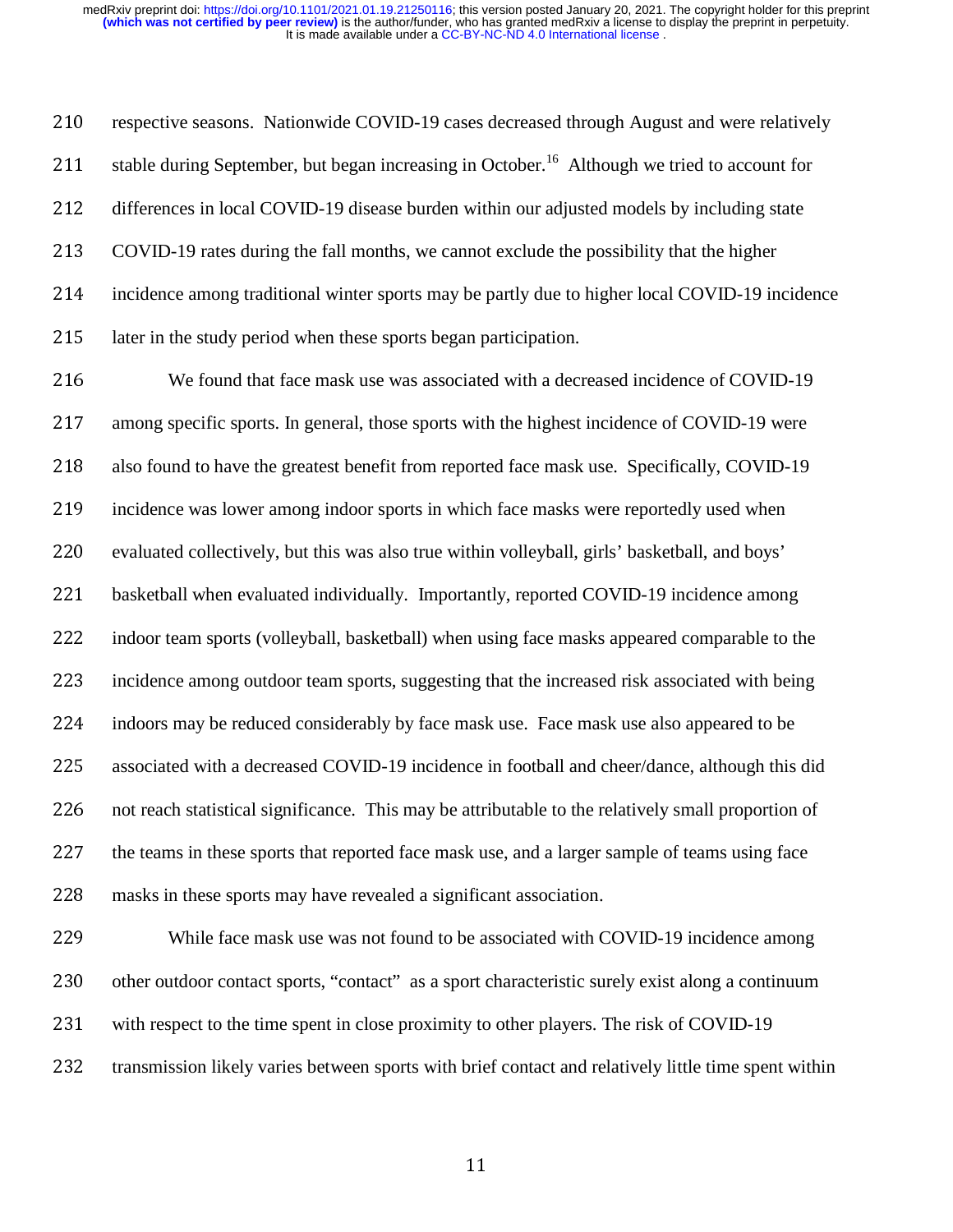$\begin{array}{ccc} 1 & r & q & q \end{array}$  if  $\begin{array}{ccc} 1 & r & q & q \end{array}$ close proximity to others, to sports with prolonged periods of close contact that constitute an<br>
234 increased likelihood of sufficient exposure for COVID-19 transmission between participants.<br>
235 This supports the sugges increased likelihood of sufficient exposure for COVID-19 transmission between participants.<br>
235 This supports the suggestion that although face mask use did not appear to have a large effect<br>
236 within sports like soccer 235 This supports the suggestion that although face mask use did not appear to have a large effect<br>
236 within sports like soccer, it may still be protective in an outdoor sport with sustained close<br>
237 contact.<sup>1</sup><br>
238 within sports like soccer, it may still be protective in an outdoor sport with sustained close<br>
237 contact.<sup>1</sup><br>
238 Face mask use in the community has been widely recommended by public health<br>
239 accommendations differ b contact. $1$ 238<br>239<br>240<br>241<br>242<br>243<br>244<br>245<br>247 Face mask use in the community has been widely recommended by public health<br>agencies but remains a contentious issue within the public at large. Within sports,<br>recommendations differ between organizations, and recently th agencies but remains a contentious issue within the public at large. Within sports,<br>recommendations differ between organizations, and recently the AAP revised their<br>recommendations regarding face mask use in youth sports, recommendations differ between organizations, and recently the AAP revised their<br>
241 recommendations regarding face mask use in youth sports, suggesting that they be t<br>
242 sports contexts when it is safe to do so.<sup>1</sup> The recommendations regarding face mask use in youth sports, suggesting that they be used in most<br>
242 sports contexts when it is safe to do so.<sup>1</sup> These differences likely represent the fact that there ha<br>
243 been no primary sports contexts when it is safe to do so.<sup>1</sup> These differences likely represent the fact that there has 242 sports contexts when it is safe to do so.<sup>1</sup> These differences likely represent the fact that there has<br>243 been no primary evidence regarding the utility of face masks to reduce COVID-19 transmission<br>244 during sport 243 been no primary evidence regarding the utility of face masks to reduce COVID-19 transmission<br>244 during sport participation. While we cannot directly evaluate the true transmission rate within<br>245 the data available, o during sport participation. While we cannot directly evaluate the true transmission rate within<br>245 the data available, our findings nonetheless suggest that face masks may have a meaningful<br>246 influence on COVID-19 risk

245 the data available, our findings nonetheless suggest that face masks may have a meaningful<br>246 influence on COVID-19 risk among indoor sports and outdoor sports with sustained close<br>247 contact, but less influence amon influence on COVID-19 risk among indoor sports and outdoor sports with sustained close<br>
247 contact, but less influence among outdoor sports with less time spent in close proximity to<br>
248 players.<br>
249 Although we were un contact, but less influence among outdoor sports with less time spent in close proximity to other<br>
249 although we were unable to identify publicly available, state-specific, adolescent case<br>
250 rates during the fall mont 248 players.<br>
249 *A*<br>
250 rates dur<br>
251 identifie<br>
252 athletes<br>
253 addition.<br>
254 commun<br>
255 may sug 249 Although we were unable to identify publicly available, state-specific, adolescent case<br>
250 rates during the fall months for many of the represented states within our sample, we nonethele<br>
251 identified a strong rela 250 rates during the fall months for many of the represented states within our sample, we nonetheless<br>
251 identified a strong relationship between reported COVID-19 case rates in our high school<br>
252 athletes and the COVI 251 identified a strong relationship between reported COVID-19 case rates in our high school<br>252 athletes and the COVID-19 case rates among the general population in their respective sta<br>253 addition, the majority of cases 252 athletes and the COVID-19 case rates among the general population in their respective states. In addition, the majority of cases with a reported source were attributed to household and community contact with a much sma 253 addition, the majority of cases with a reported source were attributed to household and<br>254 community contact with a much smaller proportion attributed to school or sport contact<br>255 may suggest that COVID-19 incidence 254 community contact with a much smaller proportion attributed to school or sport contact. This<br>255 may suggest that COVID-19 incidence among adolescent athletes is largely reflective of<br>25 255 may suggest that COVID-19 incidence among adolescent athletes is largely reflective of<br>12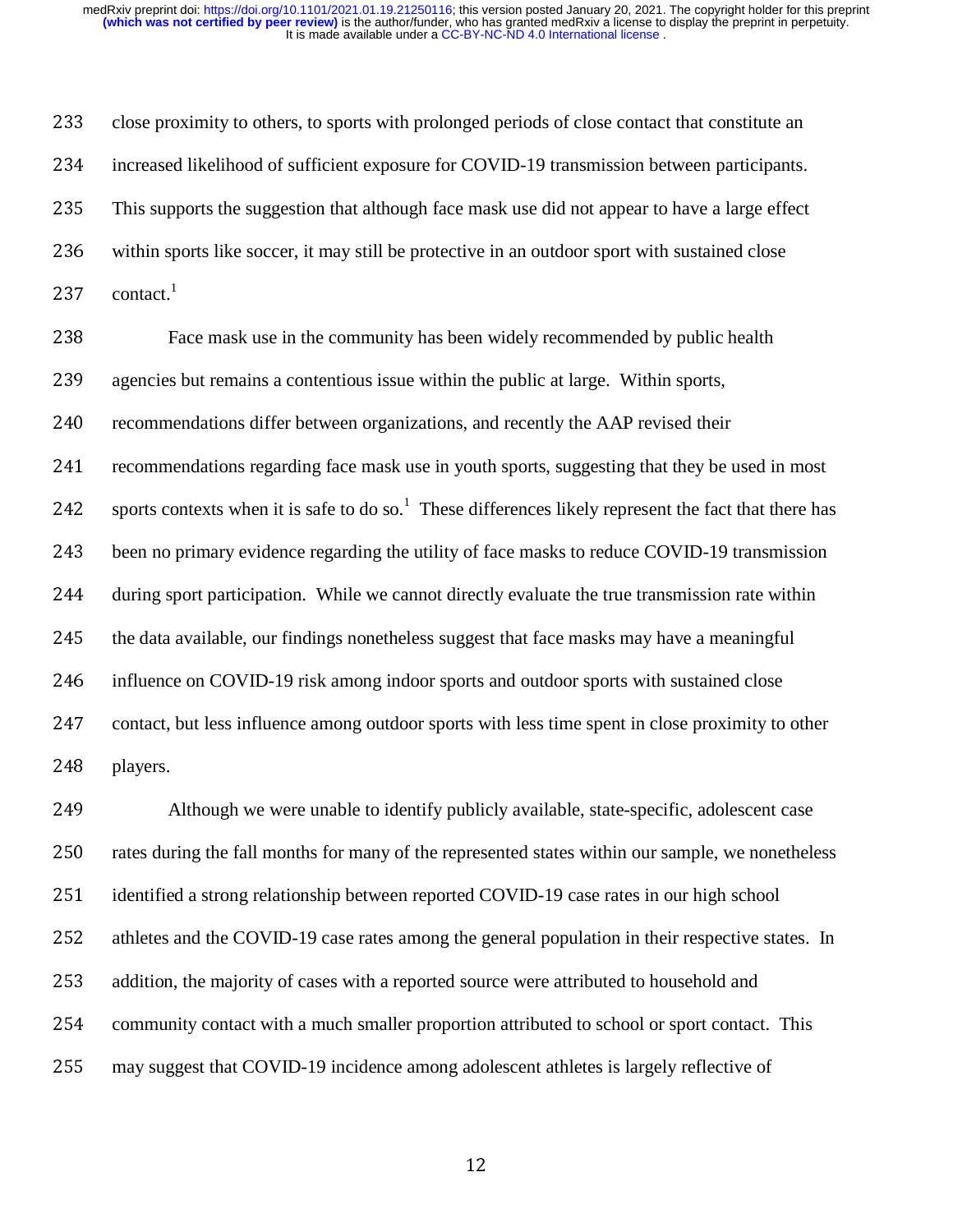lt i i ts lt tt background COVID-19 rates within their community. The overwhelming majority of schools<br>
257 reported in-person instruction, making it difficult to fully evaluate the role of in-person school<br>
258 instruction in COVID-19 in reported in-person instruction, making it difficult to fully evaluate the role of in-person school<br>258 instruction in COVID-19 incidence among high school athletes. Nonetheless, we included sch<br>269 instruction type within instruction in COVID-19 incidence among high school athletes. Nonetheless, we included school<br>
259 instruction type within our adjusted models in order to account for the potential confounding role<br>
260 this could play in instruction type within our adjusted models in order to account for the potential confounding role<br>
260 this could play in comparing different groups. Importantly, it should be recognized that this<br>
261 study cannot commen this could play in comparing different groups. Importantly, it should be recognized that this<br>261 study cannot comment on the incidence or transmission risk of COVID-19 among attendees<br>262 high school sporting events such

261 study cannot comment on the incidence or transmission risk of COVID-19 among attendees at<br>262 high school sporting events such as fans, coaches, staff, and spectators. While this risk remains<br>263 undefined, it nonethel 262 high school sporting events such as fans, coaches, staff, and spectators. While this risk remains<br>263 undefined, it nonetheless represents a potential contribution to community COVID-19 spread an<br>264 risk mitigation pr undefined, it nonetheless represents a potential contribution to community COVID-19 spread and<br>
264 risk mitigation procedures should continue to be prioritized to not only protect athletes but also<br>
265 to help reduce the risk mitigation procedures should continue to be prioritized to not only protect athletes but also<br>
265 to help reduce the risk of infection among attendees.<br>
266 This study has several limitations. The information is self to help reduce the risk of infection among attendees.<br>
266 This study has several limitations. The inform<br>
267 directors of each school and cannot be directly verific<br>
268 independent source. Local, state-level daily COVID 266 This study has several limitations. The information is self-reported by the athletic<br>266 directors of each school and cannot be directly verified through medical records or another<br>268 independent source. Local, statedirectors of each school and cannot be directly verified through medical records or another<br>
268 independent source. Local, state-level daily COVID-19 case data was often not available fe<br>
269 adolescents or children, so o independent source. Local, state-level daily COVID-19 case data was often not available for adolescents or children, so our adjusted models could only account for the population-level<br>270 background incidence from each sta adolescents or children, so our adjusted models could only account for the population-level<br>270 background incidence from each state. Nonetheless, we found that reported case rates from<br>3271 sample and the case rates from background incidence from each state. Nonetheless, we found that reported case rates from our sample and the case rates from the state general populations were highly related. As mentioned above, the incidence of COVID-19 271 sample and the case rates from the state general populations were highly related. As mentioned<br>272 above, the incidence of COVID-19 was likely not stable throughout the fall in many areas, and<br>273 those sports that ini 272 above, the incidence of COVID-19 was likely not stable throughout the fall in many areas, and<br>273 those sports that initiated play during periods of increased local incidence (winter sports in<br>274 October, for example) 273 those sports that initiated play during periods of increased local incidence (winter sports in<br>274 October, for example) may be biased toward a higher incidence that is not directly attributa<br>275 the sport itself. Repo 274 October, for example) may be biased toward a higher incidence that is not directly attributable to<br>
275 the sport itself. Reported sources of infection were provided by the schools themselves and not<br>
276 through forma 275 the sport itself. Reported sources of infection were provided by the schools themselves and not<br>276 through formal contact tracing by local health authorities. We cannot directly account for the<br>277 possibility of tran 276 through formal contact tracing by local health authorities. We cannot directly account for the<br>277 possibility of transmission between players that went unidentified. Finally, while this data<br>277 and the distance of th 277 possibility of transmission between players that went unidentified. Finally, while this data<br>
277 and this data<br>
277 and the state of the state of the state of the state of the state of the state of the state of the st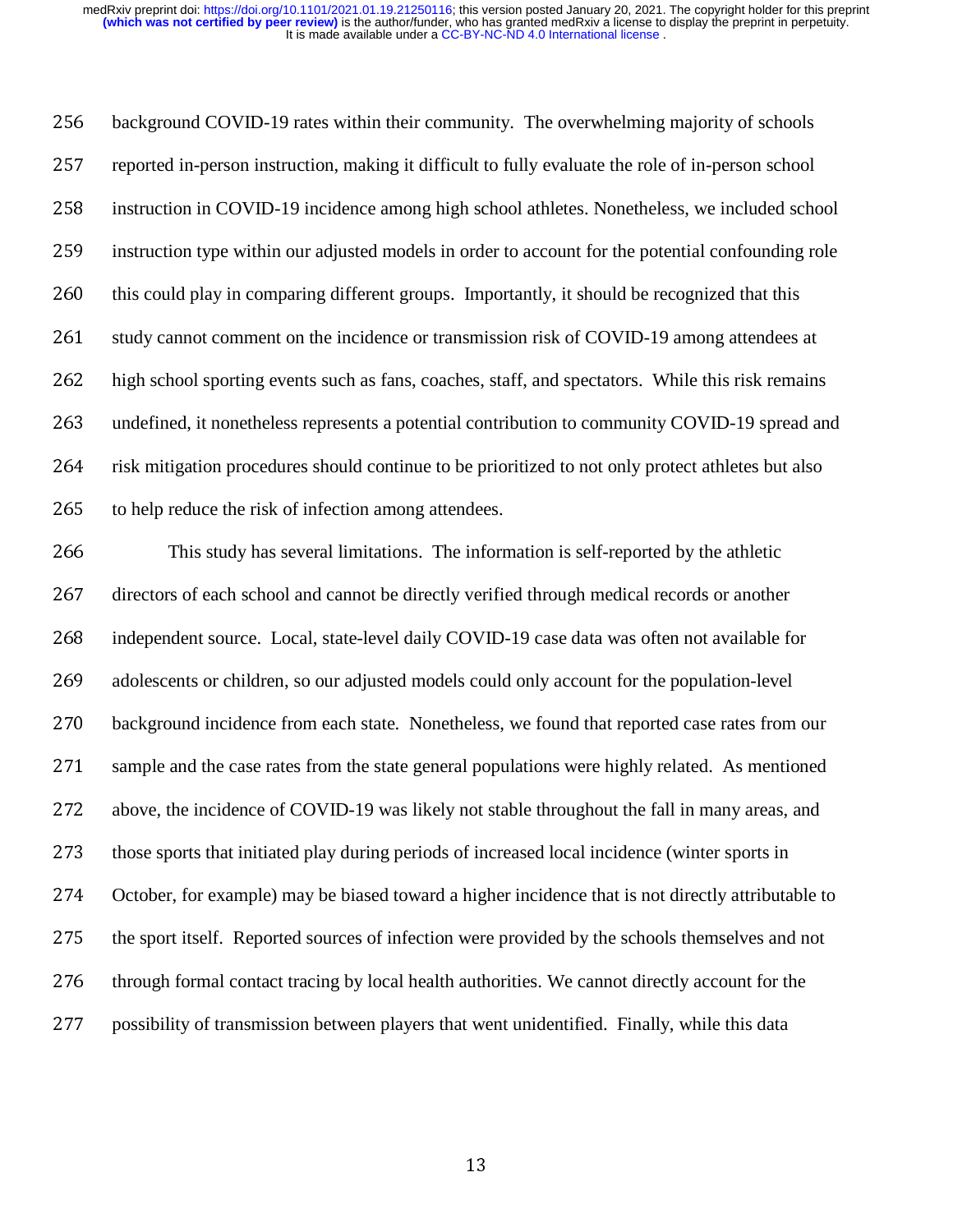| 278 | represents information regarding a large number of male and female high school athletes from a  |
|-----|-------------------------------------------------------------------------------------------------|
| 279 | nationwide sample, it may not be generalizable to other populations.                            |
| 280 | In conclusion, this study suggests that certain high school sports and sport characteristics    |
| 281 | may have a greater relative risk of COVID-19 and that face mask use may help reduce the risk of |
| 282 | COVID-19 among adolescent athletes in sports with higher risk. Specifically, indoor sports      |
| 283 | appear to have a greater risk of COVID-19 infection among participants, while outdoor, non-     |
| 284 | contact sports have the lowest risk. However, face mask utilization was associated with a       |
| 285 | significantly decreased incidence of COVID-19 in indoor sports, and this appeared to mitigate a |
| 286 | large portion of the increased risk. Given the general lack of information regarding COVID-19   |
| 287 | risk among youth sport participants, this information may help guide decision-making to reduce  |
| 288 | the risk of COVID-19 transmission, while facilitating the wide-ranging physical and mental      |
| 289 | health benefits of sport participation.                                                         |
|     |                                                                                                 |
|     |                                                                                                 |
|     |                                                                                                 |
|     |                                                                                                 |
|     |                                                                                                 |
|     |                                                                                                 |
|     |                                                                                                 |
|     |                                                                                                 |
|     |                                                                                                 |
|     |                                                                                                 |
|     |                                                                                                 |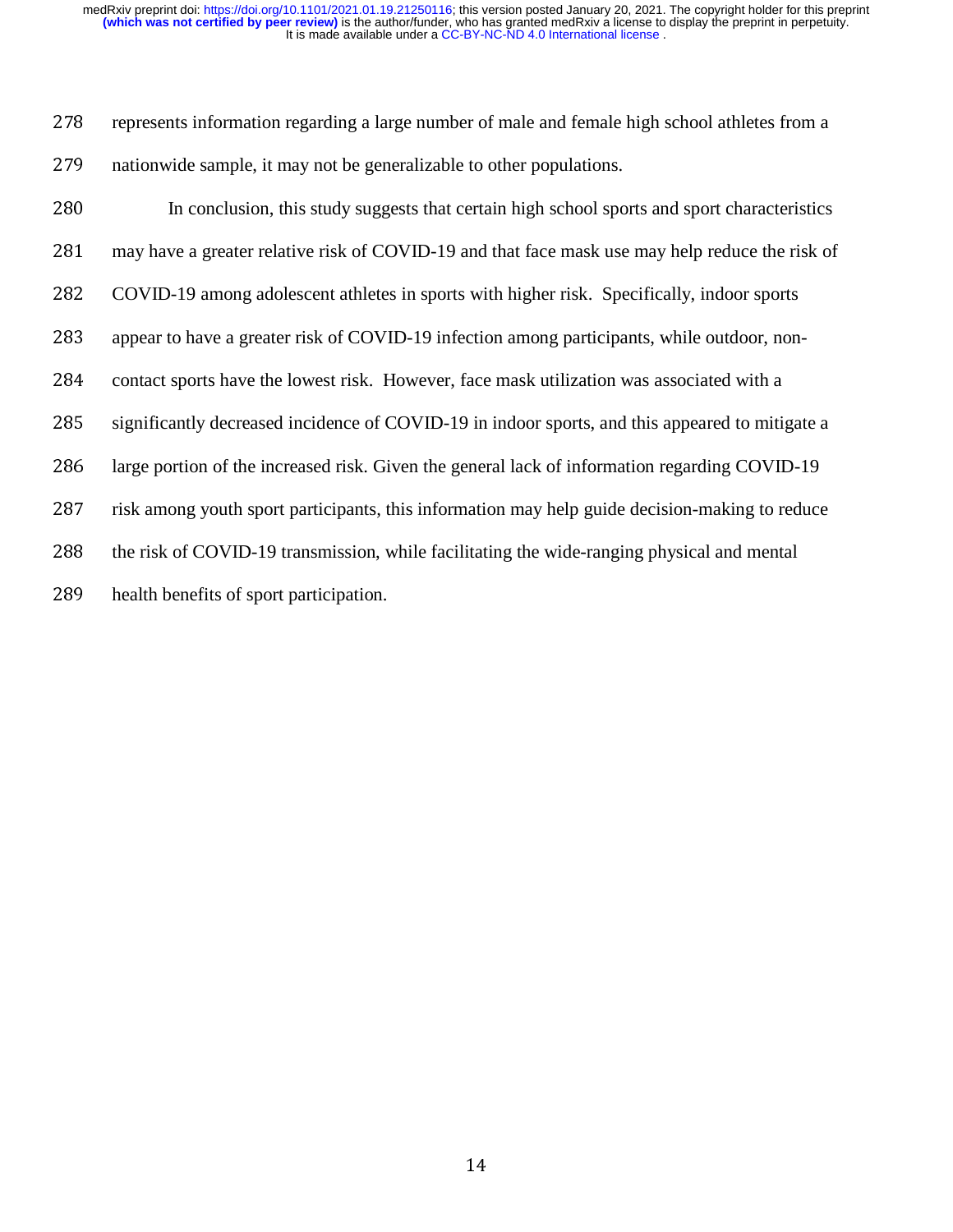332 sports-football.html.

 $\begin{bmatrix} 1 & 1 & 1 \\ 1 & 1 & 1 \\ 1 & 1 & 1 \\ 1 & 1 & 1 \\ 1 & 1 & 1 \\ 1 & 1 & 1 \\ 1 & 1 & 1 \\ 1 & 1 & 1 \\ 1 & 1 & 1 \\ 1 & 1 & 1 \\ 1 & 1 & 1 \\ 1 & 1 & 1 \\ 1 & 1 & 1 \\ 1 & 1 & 1 \\ 1 & 1 & 1 \\ 1 & 1 & 1 \\ 1 & 1 & 1 \\ 1 & 1 & 1 \\ 1 & 1 & 1 \\ 1 & 1 & 1 \\ 1 & 1 & 1 \\ 1 & 1 & 1 & 1 \\ 1 & 1 & 1 & 1 \\$ 290 **REFERENCES**<br>
291 1. American<br>
292 https://s<br>
infections<br>
293 infections<br>
295 2. An R. Pro<br>
296 obesity ir<br>
297 2020;9(4<br>
298 3. Bates LC,<br>
299 3. Bates LC,<br>
299 Hour Day<br>
300 Sleep. Chi<br>
301 4. commerc<br>
are sport.<br>
20 291 1. American Academy of Pediatrics. COVID-19 Interim Guidance: Return to Sports. 293<br>
infections/clinical-guidance/covid-19-interim-guidance-return-to-spo<br>
294<br>
2020<br>
295<br>
2. An R. Projecting the impact of the coronavirus disease-2019 pandemic<br>
295<br>
2. Bats LC, Zieff G, Stanford K, et al. COVID-19 Impa 294 December 21, 2020.<br>
295 an R. Projecting the impact of the coronavirus disease-2019 pandemic on childhood<br>
296 obesity in the United States: A microsimulation model. *J Sport Health Sci.*<br>
2020:91(4):302-312.<br>
2020:91( 295 2. An R. Projecting the i<br>
296 obesity in the United<br>
297 2020.9(4):302-312.<br>
298 3. Bates LC, Zieff G, Star<br>
299 Hour Day in Childrer<br>
300 Sleep. *Children (Base*<br>
301 4. commercialappeal.cc<br>
are sports-related, of<br> 206<br>
296 0 obesity in the United States: A microsimulation model. J Sport Health Sci.<br>
298 3. Bates LC, Zieff G, Stanford K, et al. COVID-19 Impact on Behaviors across the 24-<br>
299 Bates LC, Zieff G, Stanford K, et al. COV 2021, 13(1):15-17.<br>
2020,9(4):302-312.<br>
2020,9(4):302-312.<br>
2020,9(4):302-312.<br>
Bates LC, Zieff G, Stanford K, et al. COVID-19 Impact on Behaviors across<br>
10001 Day in Children and Adolescents: Physical Activity, Sedentary 298 3. Bates LC, Zieff G, Star<br>
299 Hour Day in Children<br>
300 Sleep. *Children (Base*<br>
301 4. commercialappeal.commercialappeal.commercialappeal.com<br>
303 https://www.comm<br>
304 school-associated-commercialappeal.com<br>
305 sa 299 Hour Day in Children and Adolescents: Physical Activity, Sedentary Behavior, an<br>
2020<br>
2020. Children (Basel). 2020;7(9).<br>
2021 are sports-related, officials sy.<br>
2021 are sports-related, officials sy.<br>
2022 are sport 300<br>
299 Sleep. Children (Basel). 2020;7(9).<br>
2011<br>
2011<br>
2012<br>
2012<br>
2013<br>
2013<br>
2013<br>
2013<br>
2013<br>
2013<br>
2014<br>
2015: related, officials say,<br>
2015<br>
2015<br>
2015<br>
2015<br>
2020, Activity, Accessed December, 21, 2020.<br>
2015<br>
20 300<br>
300 Sueep: Camieral (Basel). 2020;7(9).<br>
300 are sports-related, officials say.<br>
302 are sports-related, officials say.<br>
303 https://www.commercialappeal.com<br>
304 school-associated-covid-19-cases-<br>
305 5. Drezner JA, 302 are sports-related, officials say.<br>
303 https://www.commercialappeal.com/story/news/education/2020/10/22/most<br>
304 school-associated-covid-19-cases-shelby-county-sports-related-officials-<br>
305 say/3755873001/. Accesse 303 https://www.commercialappea<br>
304 school-associated-covid-19-case<br>
305 say/3735873001/. Accessed De<br>
306 5. Drezner JA, Drezner SM, Magnei<br>
307 Soccer During Small Group Trai<br>
308 2021;13(1):15-17.<br>
309 6. Dunton GF, Do 323 sport\_considerations\_for\_secondary\_school\_ats\_1.pdf. Accessed September 22,<br>324 2020. 325 11. National Collegiate Athletics Association. Resocialization of Collegiate Sport: 306 5. Drezner JA, Drezner SM, Magner KN, Ayala JT. COV<br>
307 Soccer During Small Group Training: A Safe Returr<br>
2021;13(1):15-17.<br>
309 6. Dunton GF, Do B, Wang SD. Early effects of the COV<br>
activity and sedentary behavior 307 Soccer During Small Group Training: A Safe Return to Sports Activity. Sports He<br>
2021;13(1):15-17.<br>
2020:11:13(1):15-17.<br>
2020:20(1):1351.<br>
2020:20(1):1351.<br>
2020:20(1):1351.<br>
2020:20(1):1351.<br>
2020:20(1):1351.<br>
2020:2 308<br>
2021;13(1):15-17.<br>
2022;13(1):15-17.<br>
2022;13(1):15-17.<br>
2022;13(1):15-17.<br>
2020;20(1):1355.1.<br>
2020;20(1):1355.1.<br>
2020;20(1):1355.1.<br>
2020;20(1):1355.1.<br>
Golberstein E, Wen H, Miller BF. Coronavirus Disease 2019 (CO 309 6. Dunton GF, Do B, W<br>
310 activity and sedent<br>
311 2020;20(1):1351.<br>
312 7. Golberstein E, Wen<br>
313 Health for Children<br>
314 8. Gouttebarge V, Ahn<br>
315 Symptoms During t<br>
316 Study in Profession<br>
317 9. McGuine TA, Bi 310 activity and sedentary behavior in children living in the U.S. *BMC Public Health.*<br>
2020;20(1):1351.<br>
311 7. Golberstein E, Wen H, Miller BF. Coronavirus Disease 2019 (COVID-19) and Mer<br>
313 Health for Children and Ad 311 activity and sedentary behavior in children living in the U.S. BMC Fability and Merical State the Fig. Correlation and Adelescents: *JAMA Pediatr*. 2020.<br>
311 activity and Adelescents: *JAMA Pediatr*. 2020.<br>
314 8. Cou 312 7. Golberstein E, Wer<br>
312 7. Golberstein E, Wer<br>
313 Health for Childrer<br>
314 8. Gouttebarge V, Ah:<br>
315 Symptoms During<br>
316 Study in Professio:<br>
317 9. McGuine TA, Biese<br>
4 during Covid-19 re<br>
319 *training.* 2020.<br> 313 Health for Children and Adolescents. JAMA Pediatr. 2020.<br>
313 Health for Children and I, Mountoy M, Rice S, Kerkhoffs G. Anxiety and Depressive<br>
315 Gouttebarge V, Ahmad I, Mountoy M, Rice S, Kerkhoffs G. Anxiety and D 314 8 Gouttebarge V, Ahmad I, Mountjoy M, Rice S, Kerkhoffs G.<br>
314 8 Gouttebarge V, Ahmad I, Mountjoy M, Rice S, Kerkhoffs G.<br>
315 Symptoms During the COVID-19 Emergency Period: A Co<br>
316 during Covid-19 related school cl 315 Symptoms During the COVID-19 Emergency Period: A Comparative Cross-Section.<br>
316 Symptoms During IRoothall. *Clin J Sport Med.* 2020.<br>
317 9. McGuine TA, Biese KM, Petrovska L, et al. The health of US adolescent athle 316 Study in Professional Football. *Clin J Sport Med.* 2020.<br>
317 9. McGuine TA, Bless KM, Petrovska L, et al. The health of US adolescent athletes<br>
318 during Covid-19 related school closures and sport cancellations. *J* 317 9. McGuine TA, Biese KM, Petrovska L, et al. The health a<br>
317 9. McGuine TA, Biese KM, Petrovska L, et al. The health a<br>
during Covid-19 related school closures and sport can<br>
straining. 2020.<br>
320 10. National Athlet 318 during Covid-19 related school closures and sport cancellations. Journal of athletic training. 2020.<br>
321 Secondary School Athletic Trainers.<br>
322 Secondary School Athletic Trainers.<br>
322 Secondary School Athletic Tra 319 during Covid-19 related school closures and sport cancellations. Journal of athletic Trainers Association. COVID-19 Return to Sport Considerations for Secondary School Athletic Trainers.<br>
321 https://www.nata.org/sites 320 10. National Athlet<br>
321 Secondary School<br>
322 https://www.n<br>
sport\_considerations.com<br>
324 2020.<br>
325 11. National Colleg<br>
326 Checklist.http:<br>
327 sport-checklist.http:<br>
329 High School Atl<br>
331 Many More.htt<br>
331 Ma 321 Secondary School Athletic Trainers.<br>
322 tttps://www.nata.org/sites/default/files/covid\_19\_return-to-<br>
322 sport\_considerations\_for\_secondary\_school\_ats\_1.pdf. Accessed September 22,<br>
326 11. National Collegiate Athlet 322 https://www.nata.org/sites/default<br>323 sport\_considerations\_for\_secondary<br>324 2020.<br>325 11 National Collegiate Athletics Associa<br>326 checklist. http://www.ncaa.org/spo<br>327 sport-checklist.<br>329 High School Athletics And 324 2020.<br>
325 11. National Collegiate Athletics Association. Resocialization of Collegiate Sport:<br>
326 Checklist. http://www.ncaa.org/sport-science-institute/resocialization-collegi<br>
323 12. National Federation of State H 325 11. Natior<br>
326 Check<br>
327 sport-<br>
328 12. Natior<br>
329 High S<br>
330 13. New Y<br>
331 Many<br>
332 sports 326 Checklist.http://www.ncaa.org/sport-science-institute/resocialization-colle<br>
327 sport-checklist.<br>
328 12. National Federation of State High School Associations. Guidance For Opening<br>
329 High School Athletics And Acti 328 12. National Federa<br>329 High School Ath<br>330 13. New York Times<br>331 Many More. http<br>sports-football.l 329 High School Athletics And Activities.<br>
330 13. New York Times. College Sports Has Reported at Least 6,629 Virus Cases. There *Many More.* https://www.nytimes.com/2020/12/11/sports/coronavirus-college<br>
332 sports-footba 330 13. New York Times. College Sports Has<br>331 Many More. https://www.nytimes.cc<br>332 sports-football.html. 331 Many More. https://www.nytimes.com/2020/12/11/sports/coronavirus-college-<br>332 Many More. https://www.nytimes.com/2020/12/11/sports/coronavirus-college-<br>332 15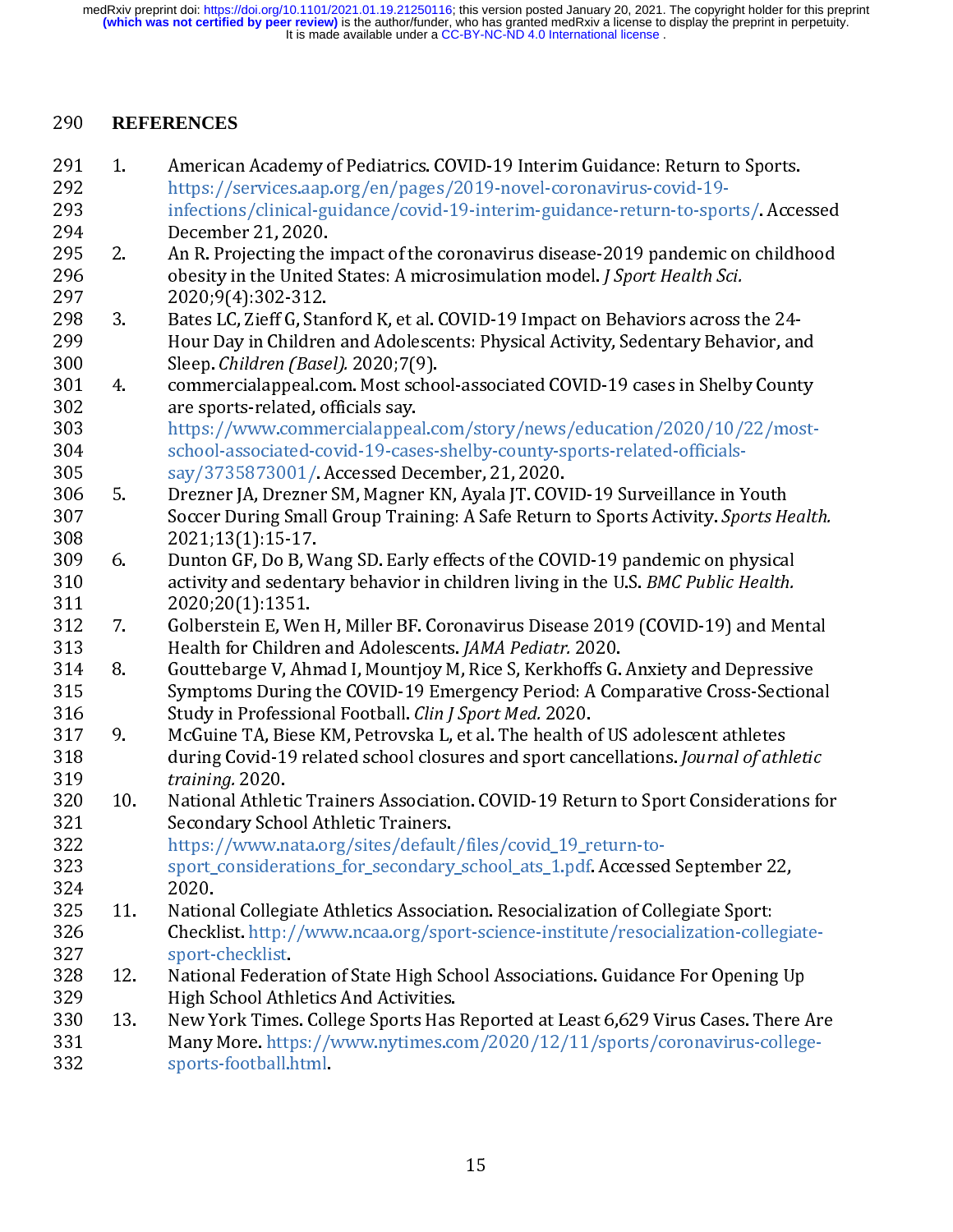- 333 14.
- 
- 
- 334 correct reference type, the template for that type will need to be set up in this<br>
335 output style.<br>
336 15. Singh S, Roy D. Sinha K, et al. Impact of COVID-19 and lockdown on mental health of<br>
children and adolescen 335 output style. Set up the template that type will need to the template for that the set up in this correct reference to the set up in that the and absolved to the set up in this correct reference to the set up in the se 336 15. Singh S, Roy 1<br>
337 children and<br>
338 2020;293:11<br>
339 16. US Centers fc<br>
340 https://covid<br>
341 December 30<br>
342 17. US Centers fc<br>
343 https://www<br>
343 https://www<br>
345 18. US Centers fc<br>
346 with a Recrea<br>
347 h 337 children and adolescents: A narrative review with recommendations. *Psychiatry Res.*<br>
338 16. US Centers for Disease Control and Prevention. CDC COVID Data Tracker.<br>
340 tures://covid.cdc.gov/covid-data-tracker/#trend 338 children and accounts: A narrative review with recommendations. *Figurets* 2020, 293:113429.<br>
337 16. US Centers for Disease Control and Prevention. CDC COVID Data Tracker.<br>
347 https://covid.dcd.gov/coronavirus/2019-n 339 16. US Centers for Dise<br>
340 https://covid.cdc.g<br>
341 December 30, 2020<br>
342 17. US Centers for Dise<br>
343 https://www.cdc.g<br>
344 childcare/youth-sp<br>
345 18. US Centers for Dise<br>
346 with a Recreational<br>
347 https://www 340 https://covid.cdc.gov/covid-data-tracker/#trends\_dailytrendscases. Acce<br>
2342 17. US Centers for Disease Control and Prevention. Considerations for Youth is<br>
342 https://www.cdc.gov/coronavirus/2019-ncov/community/sch 341 December 30, 2020.<br>
342 December 30, 2020.<br>
342 Https://www.cdc.gov/coronavirus/2019-ncov/community/schools-<br>
344 childcare/youth-sports.html.<br>
345 18. US Centers for Disease Control and Prevention. An Outbreak of COVI 342 17. US Centers for Disea<br>
343 https://www.cdc.gov<br>
344 childcare/youth-spo<br>
345 18. US Centers for Disea<br>
346 with a Recreational I<br>
347 https://www.cdc.gov<br>
348 December 21, 2020.<br>
350 19. USAFACTS.org. US Co<br>
350 htt 343 https://www.cdc.gov/coronavirus/2019-ncov/community/schools-<br>
344 thtps://www.cdc.gov/coronavirus/2019-ncov/community/schools-<br>
345 18. US Centers for Disease Control and Prevention. An Outbreak of COVID-19 Associa<br>
34
- 
- 
- 
- 345 18. US Centers for Disease Control<br>346 with a Recreational Hockey G<br>347 https://www.cdc.gov/mmwr<br>348 December 21, 2020.<br>349 19. USAFACTS.org. US Coronavirus<br>350 https://usafacts.org/visualiza<br>351 January 7, 2021.<br>352 346 with a Recreational Hockey Game - Florida, June 2020.<br>
18. Uttps://www.cdc.gov/mmwr/volumes/69/wr/mm6941a4.htm. Accessed<br>
18. December 21, 2020.<br>
19. USAFACTS.org. US Coronavirus Cases and Deaths.<br>
18. https://usafacts 347 https://www.cdc.gov/mmwr/volumes/69/wr/mm694<br>348 December 21, 2020.<br>349 December 21, 2020.<br>349 December 21, 2020.<br>551 Innuary 7, 2021.<br>352<br>353 348 December 21, 2020.<br>349 19. USAFACTS.org. US Coronavirus Cases and Deaths.<br>351 https://usafacts.org/visualizations/coronavirus-covid-19-spread-map/. A<br>352<br>353 349 19. USAFACTS.org. US Contracts.org, US Contracts.org, January 7, 2021.<br>352 January 7, 2021. 350 https://usafacts.org/visualizations/coronavirus-2351 January 7, 2021.<br>352<br>353 351 January 7, 2021.  $\frac{351}{352}$  January 7, 2021.  $352$ <br> $353$
- 

353<br>353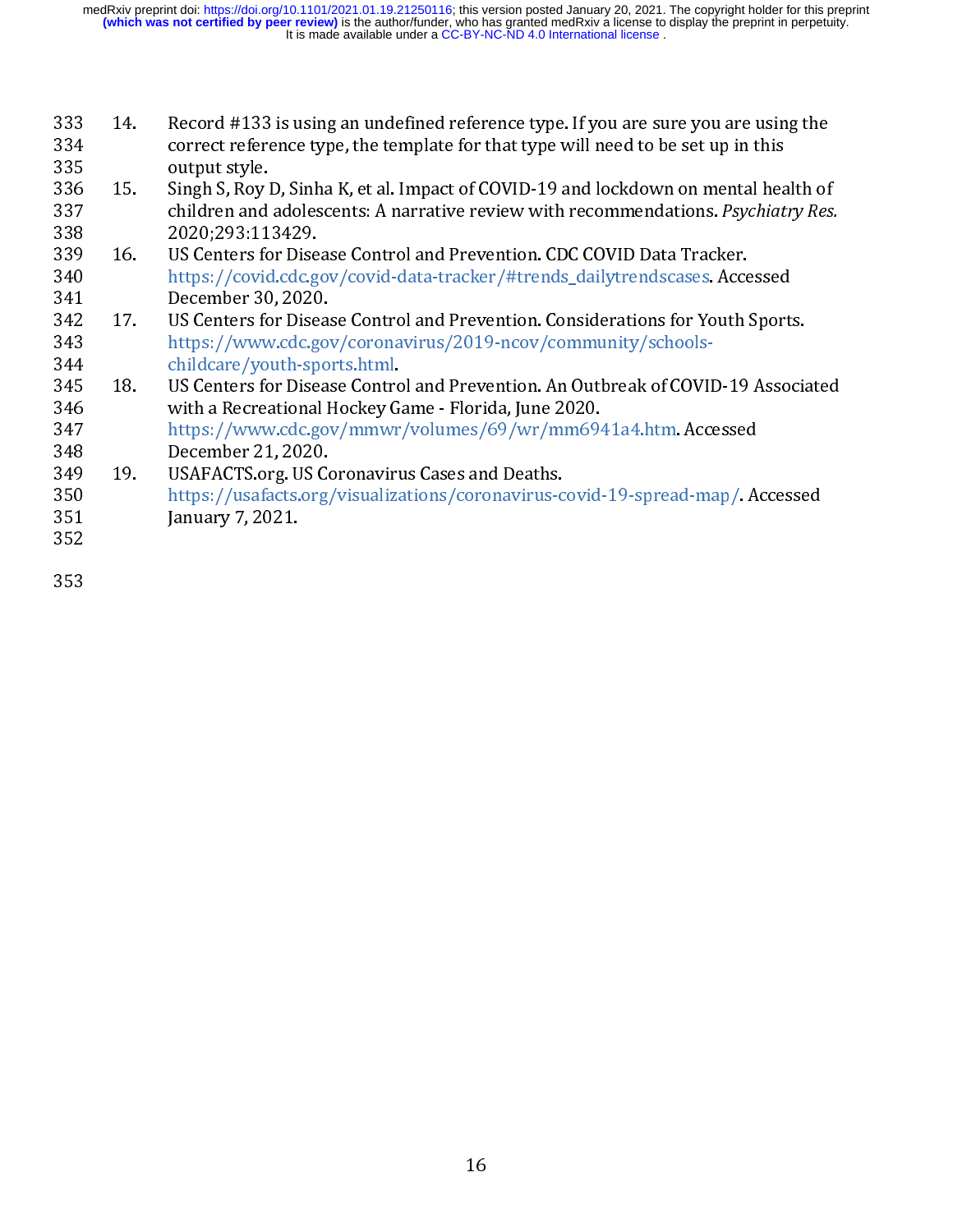- 
- 
- 1 1 2 3 1 4 6 1 1 1 1 1 1 1 2 8 7 1 1 1 2 8 1 2 8 7 1 2 8 7 2 8 7 2 8 7 2 8 7 2 8 7 2 8 7 2 8 7 2 8 7 2 8 7 2 354 Figure Legends<br>355 Figure 1. Unadju<br>356 during fall 2020<br>357 sports with great<br>358 Figure 2. Report<br>359 their respective :<br>360 each state and da<br>361 regression line a<br>362 from each state.<br>363 Figure 3. COVI<br>364 adjuste Figure 1. Unadjusted incidence rates of COVID-19 among United States high school sports<br>356 during fall 2020. Incidence rate is shown as reported cases per 100,000 player-days for those<br>357 sports with greater than 50 scho
- 
- 356 during fall 2020. Incidence rate is shown as reported cases per 100,000 player-days for those<br>357 sports with greater than 50 schools reporting re-initiation.<br>358 Figure 2. Reported COVID-19 case rates for high school
- 
- 
- 
- 
- 
- 
- 
- 
- 357 sports with greater than 50 schools reporting re-initiation.<br>358 Figure 2. Reported COVID-19 case rates for high school a<br>359 their respective states during the fall of 2020. Size of poin<br>360 each state and dashed lin 358 Figure 2. Reported COVID-19 case rates for high school athletes and the general population of<br>359 their respective states during the fall of 2020. Size of points scaled to number of players from<br>360 each state and das their respective states during the fall of 2020. Size of points scaled to number of players from<br>each state and dashed line represents a line of equality. Solid line and shaded area represent<br>regression line and 95% confid 360 each state and dashed line represents a line of equality. Solid line and shaded area represent regression line and 95% confidence interval from linear model weighted for number of play<br>362 from each state.  $r =$  correla regression line and 95% confidence interval from linear model weighted for number of players<br>
362 from each state. r = correlation coefficient.<br>
363 Figure 3. COVID-19 incidence rate ratios during fall 2020 for United Stat 362 from each state. r = correlation coefficient.<br>363 Figure 3. COVID-19 incidence rate ratios of<br>364 adjusted for local (state) COVID-19 incidence<br>365 from the same school. Includes those sports<br>366 with Soccer – Boys as Figure 3. COVID-19 incidence rate ratios during fall 2020 for United States high school sports,<br>adjusted for local (state) COVID-19 incidence, instructional delivery type and repeated measures<br>from the same school. Include adjusted for local (state) COVID-19 incidence, instructional delivery type and repeated measures<br>365 from the same school. Includes those sports with greater than 50 schools reporting participation,<br>366 with Soccer – Boys 365 from the same school. Includes those sports with greater than 50 schools reporting participation,<br>366 with Soccer – Boys as reference. \*p<0.05.<br>367 Figure 4. Unadjusted COVID-19 incidence rates reported among US athlet with Soccer – Boys as reference. \*p<0.05.<br>367 Figure 4. Unadjusted COVID-19 incidence<br>368 comparing teams with or without reported<br>369 367 Figure 4. Unadjusted COVID-19 incidence rates reported among US athletes in the fall 2020,<br>368 comparing teams with or without reported face mask use, within each sport.<br>369
- 368 comparing teams with or without reported face mask use, within each sport.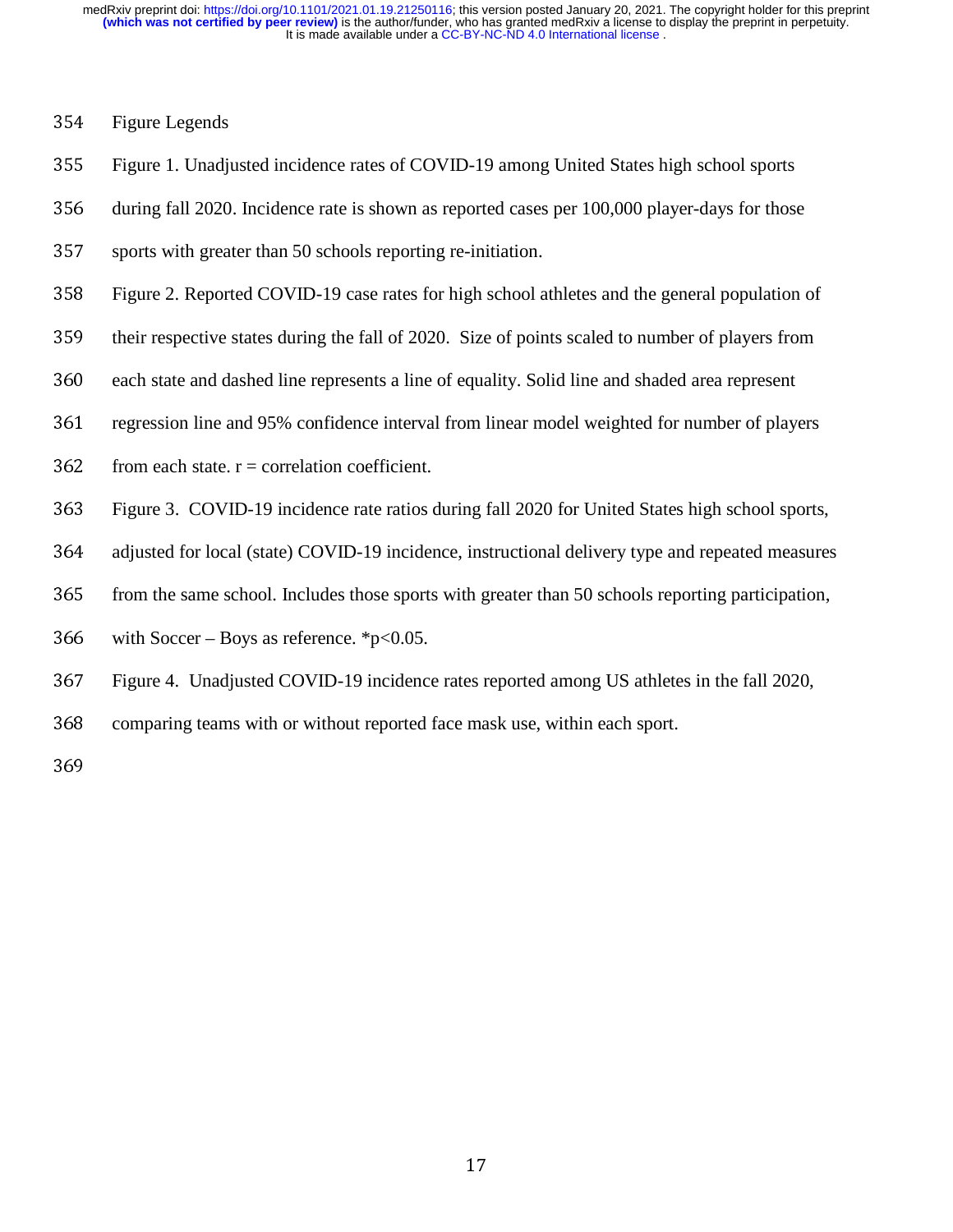| characteristic among US high school athletes during fall 2020. <sup>a</sup> |             |                   |              |
|-----------------------------------------------------------------------------|-------------|-------------------|--------------|
| Sport Characteristic                                                        | N(% )       | IRR (95% CI)      | $\mathbf{p}$ |
| <b>Indoor</b>                                                               | 305 (23.5%) | $0.44(0.29-0.66)$ | < 0.001      |
| Outdoor                                                                     | 773 (18.4%) | $1.02(0.80-1.31)$ | 0.88         |
| Individual                                                                  | 441 (17.7%) | $0.89(0.64-1.25)$ | 0.50         |
| Team                                                                        | 637 (21.2%) | $0.92(0.70-1.20)$ | 0.52         |
| Contact                                                                     | 452 (20.9%) | $0.86(0.63-1.18)$ | 0.36         |
| Non-Contact                                                                 | 626 (18.8%) | $0.88(0.66-1.16)$ | 0.36         |

372<br>373<br>374 <sup>a</sup>Incidence rate ratios and Wald confidence intervals from separate mixed effects Poisson models <sup>2</sup>Incidence rate ratios and Wald confidence intervals from separate mixed effects Poisson models<br>373 within each sport characteristic to predict COVID-19 cases with local incidence and face mask<br>374 use (yes/no) as fixed

373 within each sport characteristic to predict COVID-19 cases with local incidence and face mask<br>374 use (yes/no) as fixed effects, school as a random effect and log(player-days) as an offset; CI =<br>375 Confidence Interva

374 use (yes/no) as fixed effects, school as a random effect and log(player-days) as an offset;  $CI =$  375 Confidence Interval; IRR=Incidence Rate Ratio.

375 Confidence Interval; IRR=Incidence Rate Ratio.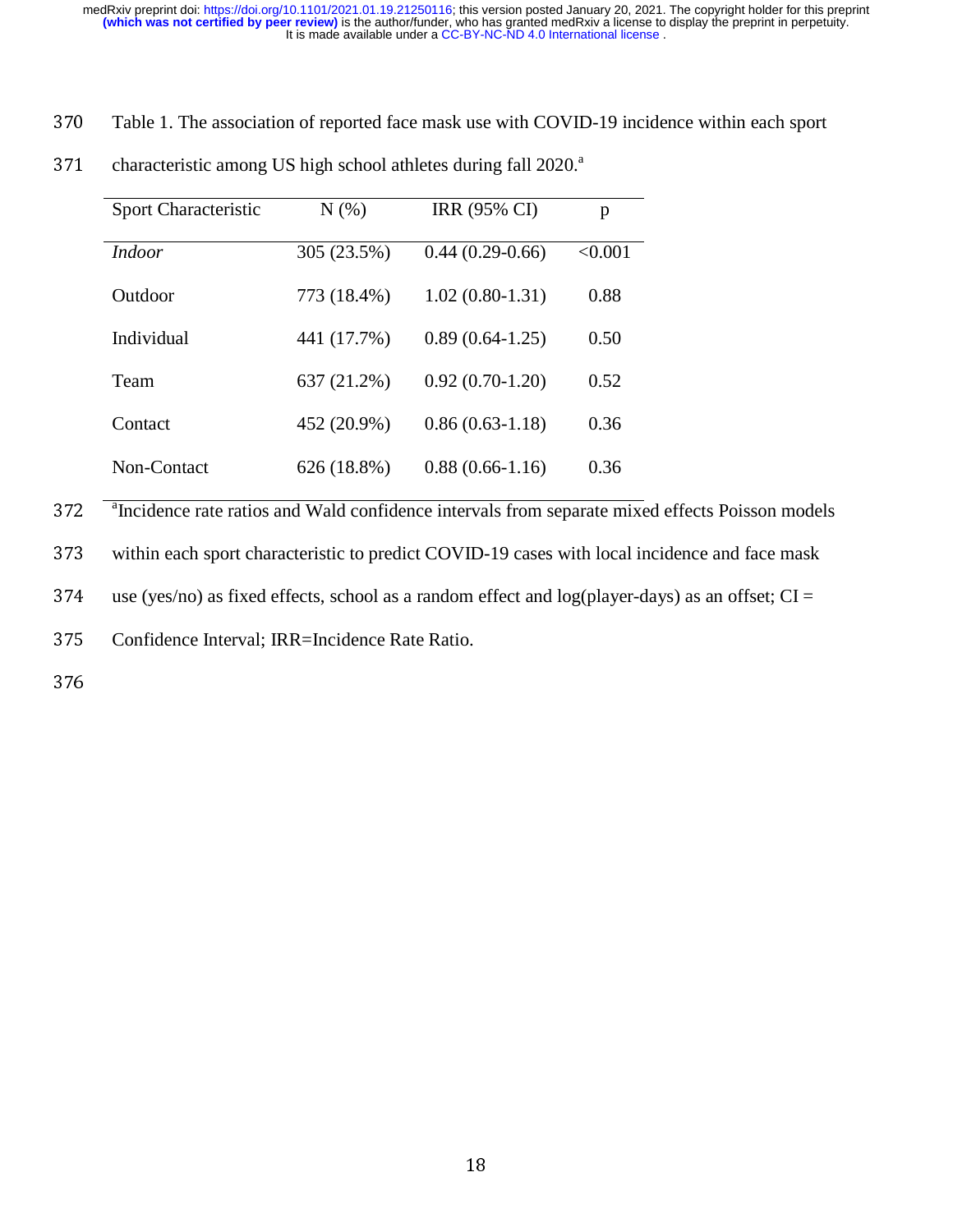| among US high school athletes during fall 2020. <sup>a</sup> |               |                    |         |
|--------------------------------------------------------------|---------------|--------------------|---------|
| Sport                                                        | N(%)          | IRR (95% CI)       | p       |
| Baseball                                                     | 39 (26.4%)    | $1.2(0.44 - 2.93)$ | 0.69    |
| Basketball - Boys                                            | 74 (25.7%)    | $0.53(0.33-0.83)$  | 0.0084  |
| <b>Basketball - Girls</b>                                    | 78 (22.6%)    | $0.36(0.19-0.63)$  | < 0.001 |
| Cheer/Dance                                                  | 96 (18.3%)    | $0.75(0.53-1.03)$  | 0.081   |
| <b>Cross Country</b>                                         | 123 (15.7%)   | $0.86(0.53-1.31)$  | 0.5     |
| Football                                                     | 94 (14.0%)    | $0.79(0.59-1.04)$  | 0.10    |
| Golf - Boys                                                  | 69 (18.9%)    | $0.57(0.17-1.42)$  | 0.28    |
| Soccer - Boys                                                | 74 (24.5%)    | $1.1(0.65-1.71)$   | 0.77    |
| Soccer - Girls                                               | 70 (20.5%)    | $1.3(0.76-2.18)$   | 0.3     |
| Softball                                                     | 39 (17.3%)    | $0.53(0.12-1.71)$  | 0.34    |
| Volleyball - Girls                                           | $120(22.0\%)$ | $0.53(0.37-0.73)$  | < 0.001 |

<sup>a</sup>Incidence rate ratios and Wald confidence intervals from separate mixed effects Poisson models <sup>2</sup>Incidence rate ratios and Wald confidence intervals from separate mixed effects Poisson models<br>3790 within each sport to predict COVID-19 cases with local incidence, school instruction type, and<br>381 face mask use (yes/ within each sport to predict COVID-19 cases with local incidence, school instruction type, and<br>381 face mask use (yes/no) as fixed effects, school as a random effect and log(player-days) as an<br>382 offset; CI = Confidence I 381 face mask use (yes/no) as fixed effects, school as a random effect and log(player-days) as an offset; CI = Confidence Interval; IRR=Incidence Rate Ratio.<br> $19$ 382 offset; CI = Confidence Interval; IRR=Incidence Rate Ratio.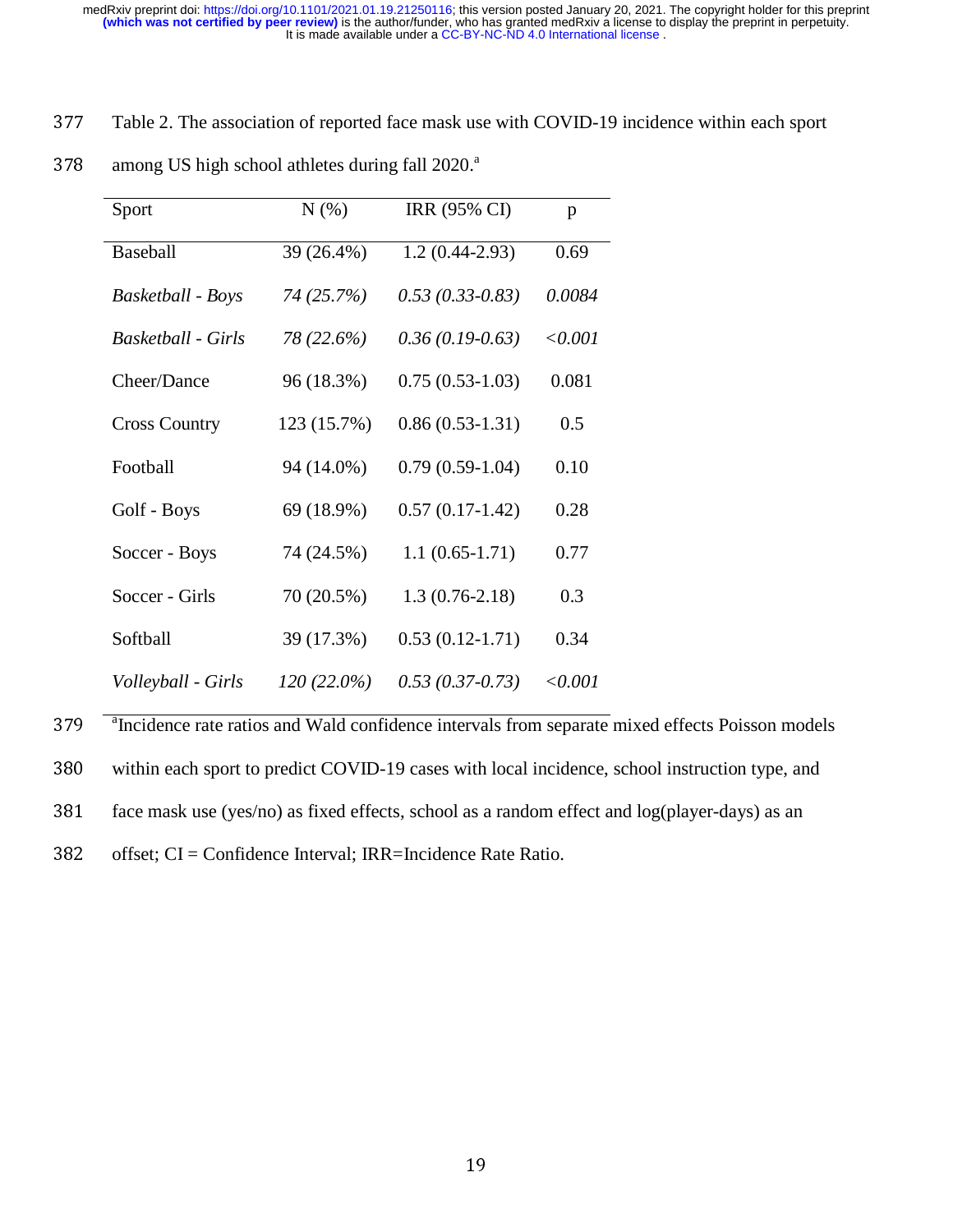

Sport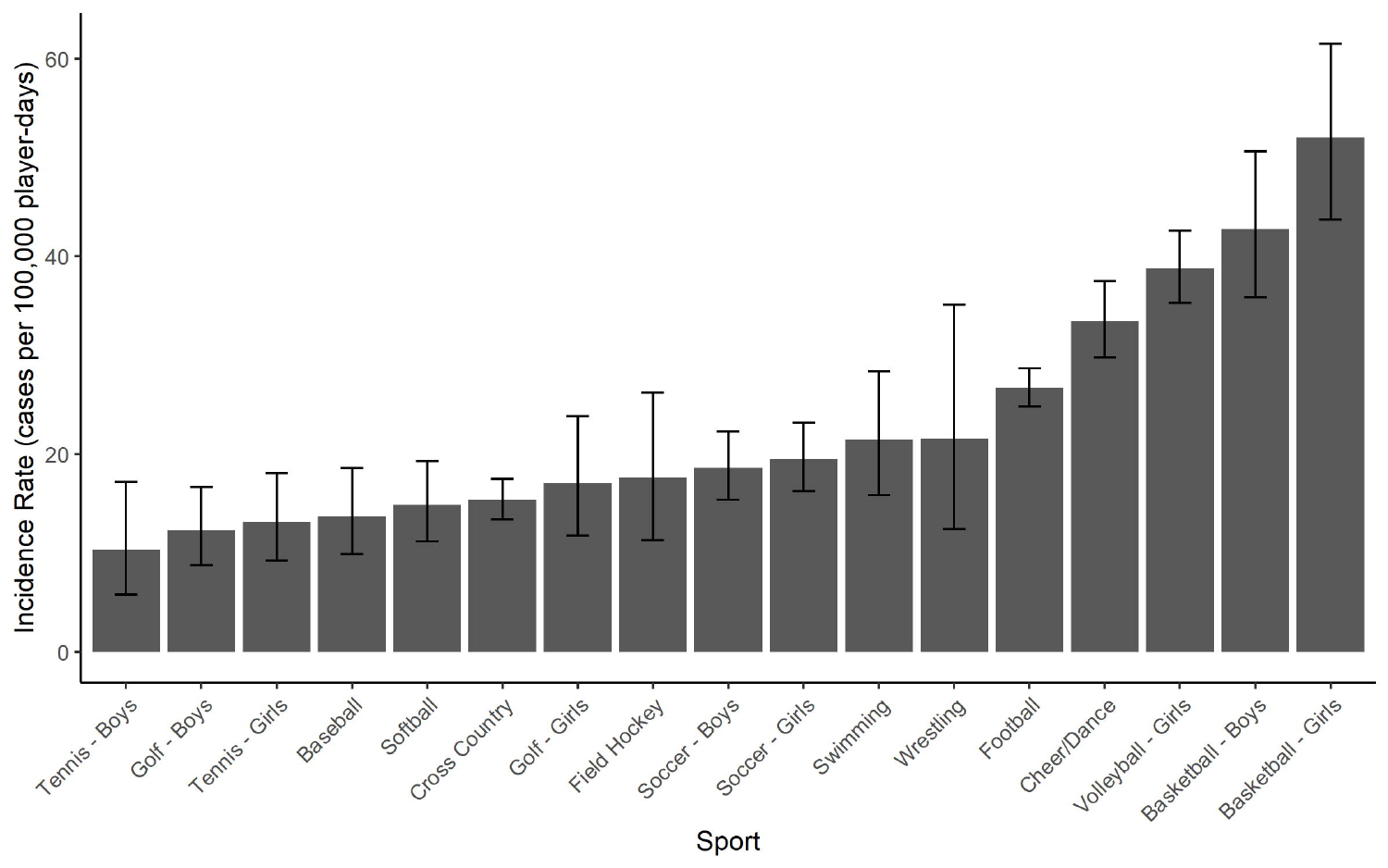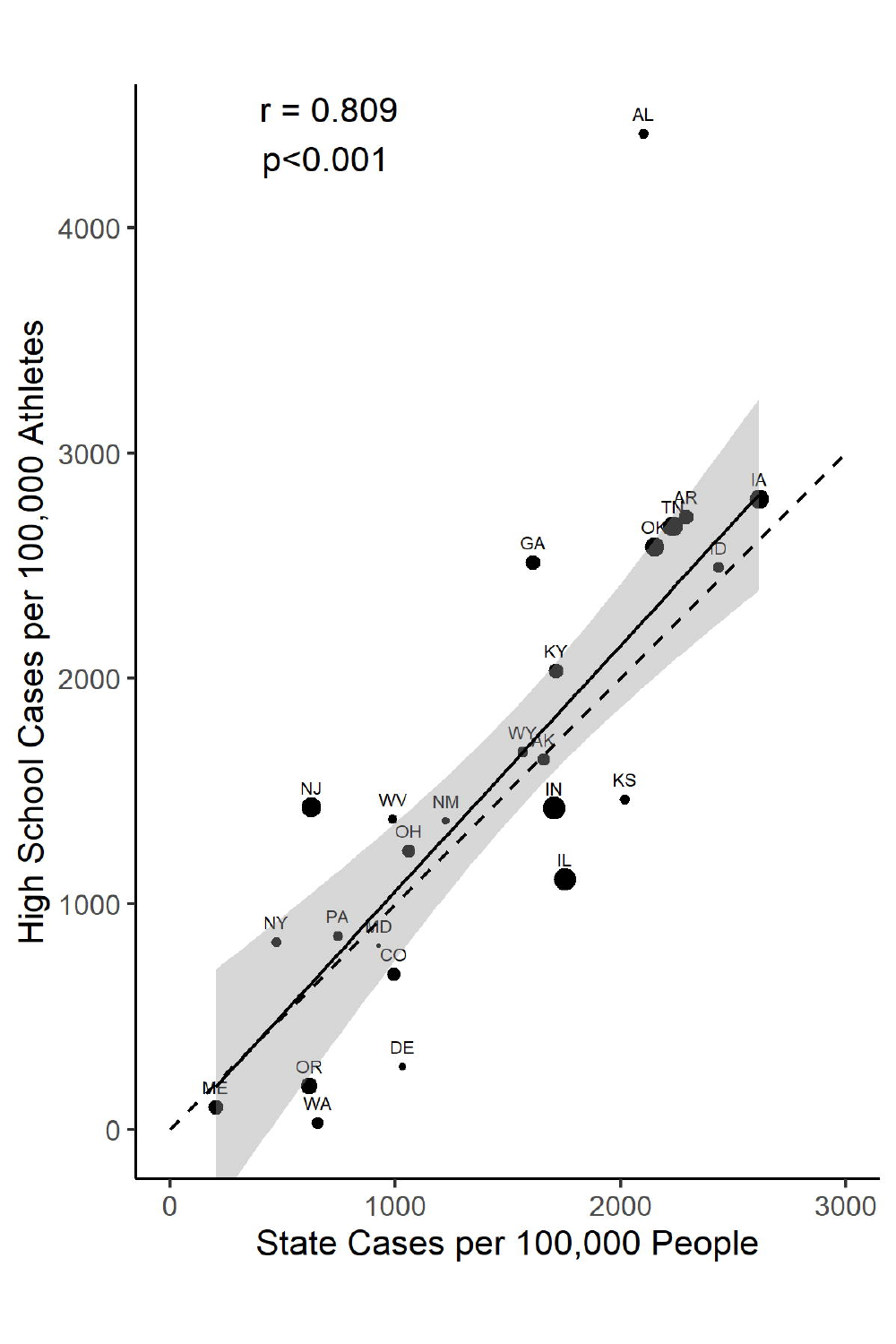

Sport